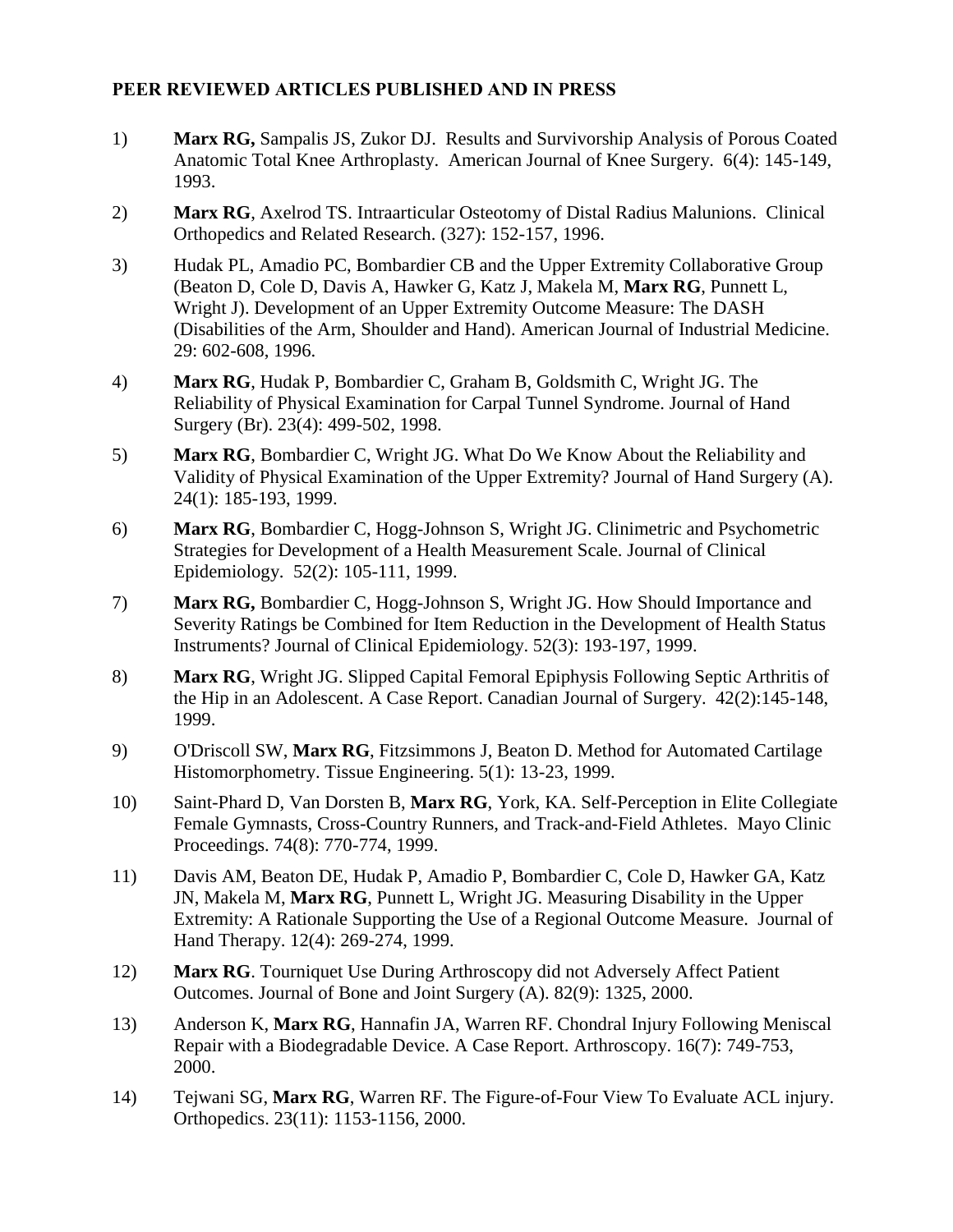- 15) McCarty EC, **Marx RG**, Wickiewicz, TL. Meniscal Tears in the Athlete: Operative and Nonoperative Management. Physical Medicine and Rehabilitation Clinics of North America. 11(4): 867-880, 2000.
- 16) Williams RJ III, **Marx RG**, Barnes R, O'Brien SJ, Warren RF. Incidence and Outcome of Fractures of the Orbit in Professional American Football Players. American Journal of Sports Medicine. 29(1): 55-57, 2001.
- 17) **Marx RG**, Stump TJ, Jones EC, Warren RF, Wickiewicz TL. Development and Evaluation of an Activity Rating Scale for Disorders of the Knee. American Journal of Sports Medicine. 29(2): 213-218, 2001.
- 18) **Marx RG**, Hogg-Johnson, Hudak P, Beaton D, Shields S, Bombardier C, Wright JG. A Comparison of Patients' Responses About Their Disability With and Without Attribution to Their Affected Area. Journal of Clinical Epidemiology. 54(6): 580-586, 2001.
- 19) **Marx RG,** Saint-Phard D, Callahan LR, Chu J, Hannafin JA. Stress Fracture Sites Related to Underlying Bone Health in Athletic Females. Clinical Journal of Sport Medicine. 11(2): 73-76, 2001.
- 20) O'Driscoll SW, **Marx RG**, Beaton DE, Miura Y, Gallay SH, Fitzsimmons JS. Validation of a Simple Histological-Histochemical Cartilage Scoring System. Tissue Engineering. 7(3): 313-320, 2001.
- 21) **Marx RG**, Sperling JW, Cordasco FA. Overuse Injuries of the Upper Extremity in Tennis Players. Clinics in Sports Medicine. 20(3): 439-51, 2001.
- 22) **Marx RG**, Jones EC, Allen AA, Altchek DW, O'Brien SJ, Rodeo SA, Williams RJ, Warren RF, Wickiewicz TL. Reliability, Validity and Responsiveness of Four Knee Outcome Scales for Athletic Patients. Journal of Bone and Joint Surgery (A). 83(10): 1459-1469, 2001.
- 23) **Marx RG**, Wotherspoon S, Stephens D, Davey JR. Patient Factors Affecting Autologous and Allogeneic Blood Transfusion Rates in Total Hip Arthroplasty. American Journal of Orthopedics. 30(12): 867-71, 2001.
- 24) **Marx RG**, McCarty EC, Montemurno TD, Altchek DW, Craig EV, Warren RW. Development of Arthrosis Following Dislocation of the Shoulder. A Case Control Study. Journal of Shoulder and Elbow Surgery. 11(1): 1-5, 2002.
- 25) **Marx RG**, Delaney JS. Sideline Orthopedic Emergencies in the Young Athlete. Pediatric Annals. 31(1): 60-70, 2002.
- 26) McCarty EC, **Marx RG**, DeHaven KE. Meniscus Repair: Considerations in Treatment and Update of Clinical Results. Clinical Orthopedics and Related Research. (402): 122- 134, 2002.
- 27) **Marx RG**, Jones EC, Angel M, Wickiewicz TL, Warren RF. Beliefs and Attitudes of AAOS Members in the Treatment of Anterior Cruciate Ligament Injury. Arthroscopy. 19(7): 762-770, 2003.
- 28) **Marx RG**, Menezes A, Horovitz L, Jones EC, Warren RF. A Comparison of Two Time Intervals for Test-Retest Reliability of Health Status Instruments. Journal of Clinical Epidemiology. 56(8): 730-735, 2003.
- 29) Dunn WR, Lyman S, **Marx RG**. Research Methodology. Arthroscopy. 19(8): 870-873, 2003.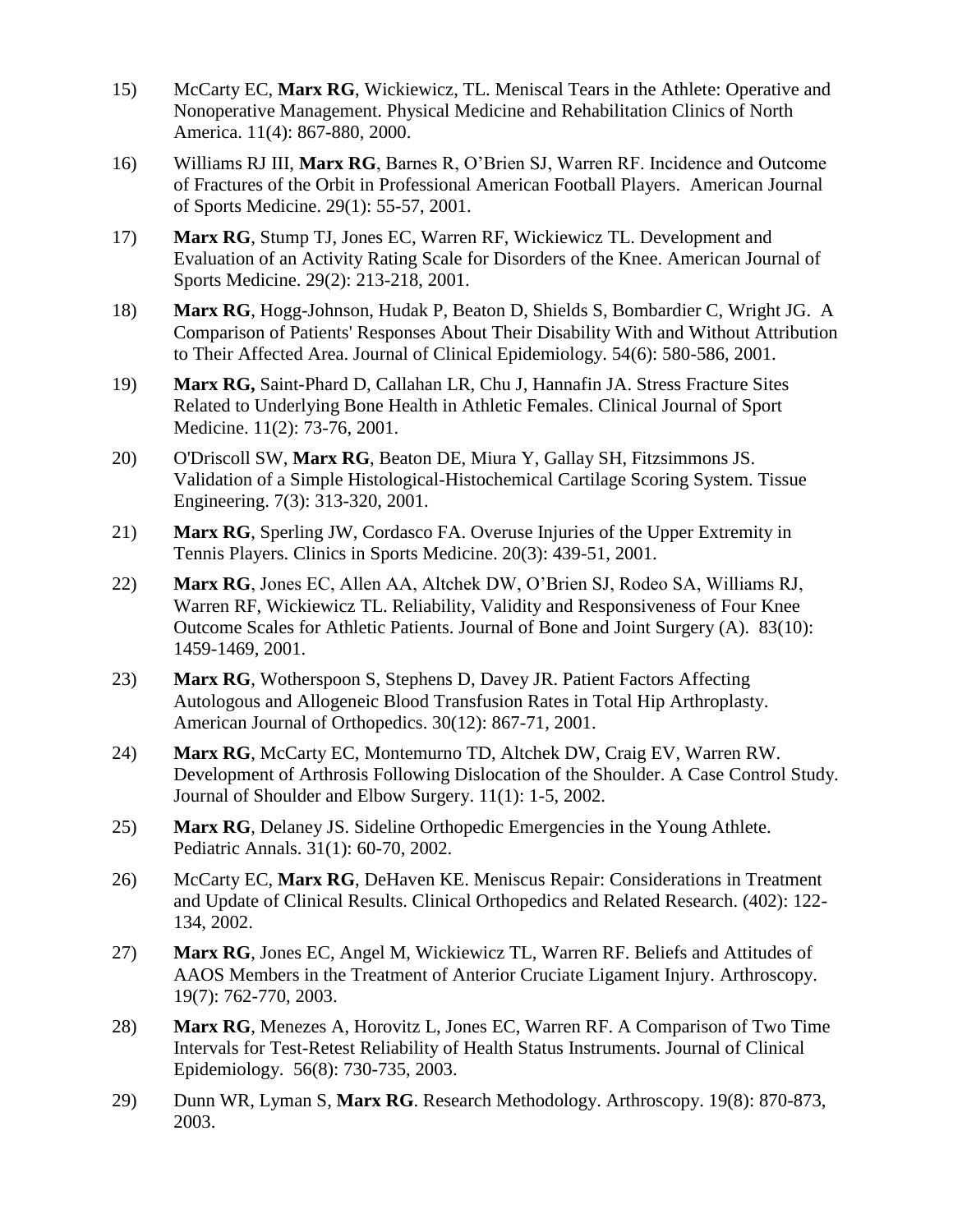- 30) **Marx RG**. Diagnostic Performance of Magnetic Resonance Imaging of the Knee Differs According to Lesion. Journal of Bone and Joint Surgery (A). 85(11): 2258, 2003.
- 31) **Marx RG**. Knee Rating Scales. Arthroscopy. 19(10): 1103-1108, 2003.
- 32) Brown WE, Potter HG, **Marx RG**, Wickiewicz TL, Warren RF. Magnetic Resonance Imaging Appearance of Cartilage Repair in the Knee. Clinical Orthopedics and Related Research. (422): 214-223, 2004.
- 33) Dunn WR, Wolf BR, Amendola A, Andrish JT, Kaeding C, **Marx RG**, McCarty EC, Parker RD, Wright RW, Spindler KP. Multirater Agreement of Arthroscopic Meniscal Lesions. American Journal of Sports Medicine. 32(8): 1937-1940, 2004.
- 34) Dunn WR, Lyman S, Lincoln AE, Amoroso PJ, Wickiewicz T, **Marx RG**. The Effect of Anterior Cruciate Ligament Reconstruction on the Risk of Knee Reinjury. American Journal of Sports Medicine. 32(8): 1906-1913, 2004.
- 35) Brophy RH, **Marx RG**. Osteoarthritis Following Shoulder Instability. Clinics in Sports Medicine. 24(1): 47-56, 2005.
- 36) Dunn WR, Lyman S, **Marx RG**. Small Area Variation in Orthopedics. The Journal of Knee Surgery. 18(1): 51-56, 2005.
- 37) **Marx RG**, Dunn WR. Randomized Controlled Trials in Knee Surgery. The Journal of Knee Surgery. 18(1): 65-68, 2005.
- 38) Flik K, Lyman S, **Marx RG**. American Collegiate Men's Ice Hockey: An Analysis of Injuries. American Journal of Sports Medicine. 33(2): 183-187, 2005.
- 39) Lyman S, Jones EC, Bach PB, Peterson MG, **Marx RG**. The Association between Hospital Volume and Total Shoulder Arthroplasty Outcomes. Clinical Orthopedics and Related Research. (432): 132-7, 2005.
- 40) Lyman S, Sherman S, Dunn WR, **Marx RG**. Advancements in the Surgical and Alternative Treatment of Arthritis. Current Opinion in Rheumatology. 17(2): 129-133, 2005.
- 41) Terry MA, Winell JJ, Green DW, Schneider R, Peterson M, **Marx RG**, Widmann RF. Measurement Variance in Limb Length Discrepancy: Clinical and Radiographic Assessment of Interobserver and Intraobserver Variability. Journal of Pediatric Orthopedics. 25(2): 197-201, 2005.
- 42) Kirkley A, **Marx RG**, Griffin S, Dunn WR. Clinical Trials in Orthopedic Surgery. Sports Medicine and Arthroscopic Review. 13(2): 61-68, 2005.
- 43) **Marx RG**, Spock CR. Complications Following Hamstring Anterior Cruciate Ligament Reconstruction with Femoral Cross-Pin Fixation. Arthroscopy. 21(6): 762-764, 2005.
- 44) **Marx RG**. Functional Bracing Was No Better Than Nonbracing After Anterior Cruciate Ligament Repair. Journal of Bone and Joint Surgery (A). 87(8): 1890, 2005.
- 45) Creel A, Losina E, Mandl LA, **Marx RG**, Mahomed NN, Martin SD, Martin TL, Mille PJ, Fossel AH, Katz, JN. An Assessment of Willingness To Participate in a Randomized Trial of Arthroscopic Knee Surgery in Patients with Osteoarthritis. Contemporary Clinical Trials. 26(2):169-78, 2005.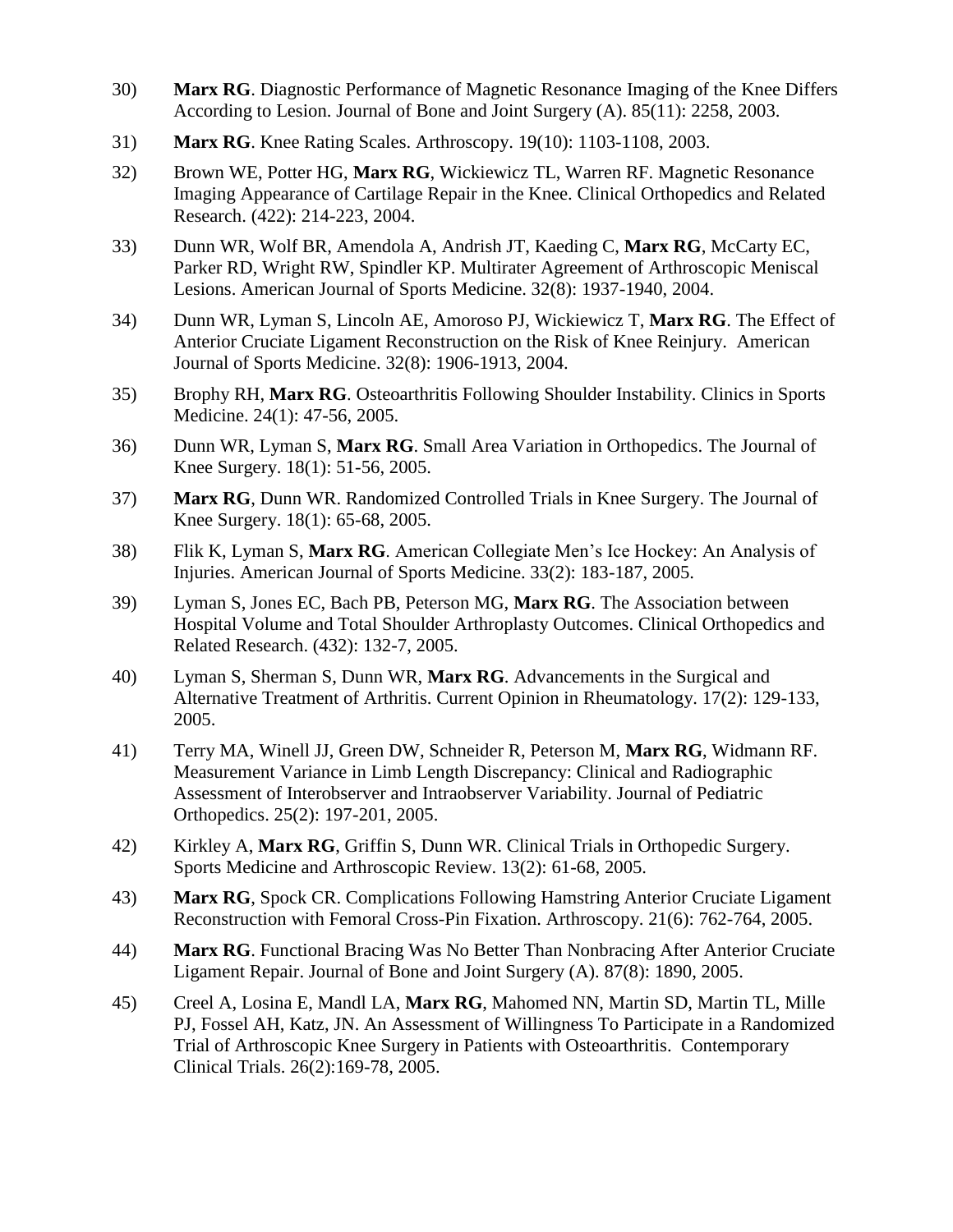- 46) **Marx RG**, Connor J, Lyman S, Amendola A, Andrish JT, Kaeding C, McCarty EC, Parker RD, Wright RW, Spindler KP. Multirater Agreement of Arthroscopic Grading of Knee Articular Cartilage. American Journal of Sports Medicine. 33(11):1654-7, 2005.
- 47) Dunn WR, Schackman BR, Walsh C, Lyman S, Jones EC, Warren RF, **Marx RG**. Variation in Orthopaedic Surgeons' Perceptions about the Indications for Rotator Cuff Surgery. Journal of Bone and Joint Surgery (A). 87(9): 1978-1984, 2005.
- 48) Mithoefer K, Williams RJ III, Warren RF, Potter HG, Spock CR, Jones EC, Wickiewicz TL, **Marx RG**. The Microfracture Technique for the Treatment of Articular Cartilage Lesions in the Knee. A Prospective Cohort Study. Journal of Bone and Joint Surgery (A). 87(9):1911-20, 2005.
- 49) **Marx RG**, Jones EC, Atwan NC, Closkey RF, Salvati EA, Sculco TP. Measuring Improvement Following Total Hip and Knee Arthroplasty Using Patient-Based Measures of Outcome. Journal of Bone and Joint Surgery (A). 87(9):1999-2005, 2005.
- 50) Brophy RH, Gardner MJ, Saleem O, **Marx RG**. An Assessment of the Methodological Quality of Research Published in The American Journal of Sports Medicine. American Journal of Sports Medicine. 33(12): 1812-1815, 2005.
- 51) Brophy RH, Beauvais RL, Jones EC, Cordasco FA, **Marx RG**. Measurement of Shoulder Activity Level. Clinical Orthopaedics and Related Research. (439):101-108, 2005.
- 52) Leitzes AH, Potter HG, Amaral T, **Marx RG**, Lyman S, Widmann RF. Reliability and Accuracy of MRI Scanogram in the Evaluation of Limb Length Discrepancy. Journal of Pediatric Orthopaedics. 25(6): 747-9, 2005.
- 53) **Marx RG**. Quality of Life after Shoulder Arthroplasty Total Shoulder Arthroplasty versus Hemiarthroplasty. Nature Clinical Practice Rheumatology. 2(5): 250-251, 2006.
- 54) Lyman S, Sherman S, Carter TI, Bach PB, Mandl MA, **Marx RG**. Prevalence and Risk Factors for Symptomatic Thromboembolic Events after Shoulder Arthroplasty. Clinical Orthopaedics and Related Research. (448): 152-156, 2006.
- 55) **Marx RG**. Sports Fellowships. Clinical Orthopaedics and Related Research. (449): 249- 254, 2006.
- 56) Bryant D, Norman G, Stratford P, **Marx RG**, Walter SD, Guyatt G. Patients Undergoing Knee Surgery Provided Accurate Ratings of Preoperative Quality of Life and Function 2 Weeks After Surgery. Journal of Clinical Epidemiology. 59(9): 984-993, 2006.
- 57) Mithoefer K, Williams RJ 3rd, Warren RF, Potter HG, Spock CR, Jones EC, Wickiewicz TL, **Marx RG**. Chondral Resurfacing of Articular Cartilage Defects in the Knee with the Microfracture Technique. Surgical Technique. Journal of Bone and Joint Surgery (A). 88(Supp 1): 294-304, 2006.
- 58) Mithoefer K, Williams RJ 3rd, Warren RF, Wickiewicz TL, **Marx RG**. High-Impact Athletics After Knee Articular Cartilage Repair: A Prospective Evaluation of the Microfracture Technique. American Journal of Sports Medicine. 34(9): 1413-8, 2006.
- 59) Madsen M, **Marx RG**, Millett PJ, Rodeo SA, Sperling JW, Warren RF. Surgical Anatomy of the Triceps Brachii Tendon: Anatomical Study and Clinical Correlation. American Journal of Sports Medicine. 34(11): 1839-1843, 2006.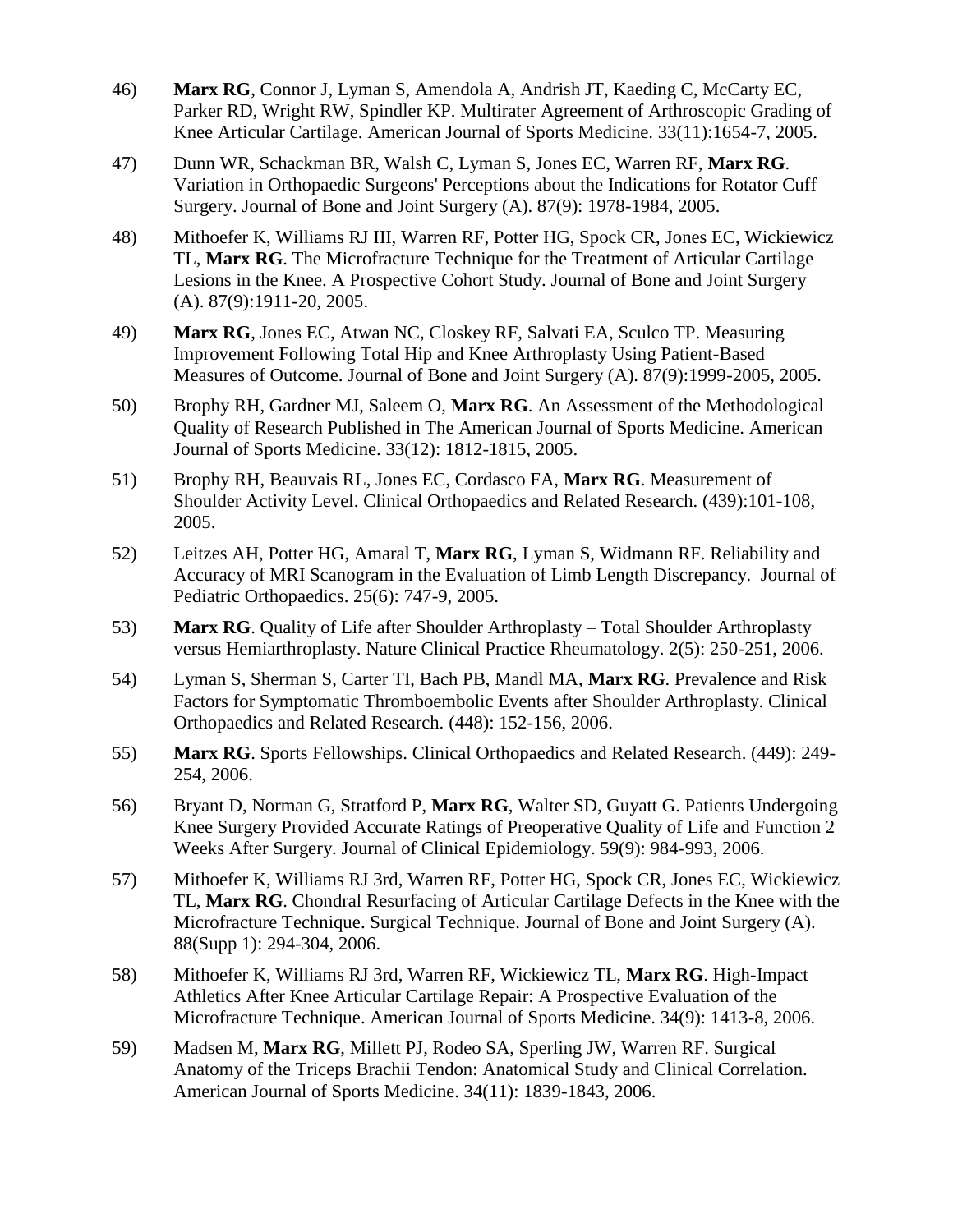- 60) **Marx RG**. Operative and Nonoperative Treatments of Medial Collateral Ligament Rupture Were Not Different in Combined Medial Collateral and Anterior Cruciate Ligament Rupture. Journal of Bone and Joint Surgery (A). 89(2): 457, 2007.
- 61) Oh LS, Wolf BR, Hall MP, Levy BA, **Marx RG**. Indications for Rotator Cuff Repair: A Systematic Review. Clinical Orthopaedics and Related Research. (455): 52-63, 2007.
- 62) Wright RW, Dunn WR, Amendola A, Andrish JT, Bergfeld J, Kaeding CC, **Marx RG**, McCarty EC, Parker RD, Wolcott M, Wolf BR, Spindler KP. Risk of Tearing the Intact Anterior Cruciate Ligament in the Contralateral Knee and Rupturing the Anterior Cruciate Ligament Graft During the 2 Years Following Reconstruction: A Prospective MOON Cohort Study. American Journal of Sports Medicine. 35(7): 1131-4, 2007.
- 63) Tanner SM, Dainty KN, **Marx RG**, Kirkley A. Knee-Specific Quality-of-Life Instruments: Which Ones Measure Symptoms and Disabilities Most Important to Patients? American Journal of Sports Medicine. 35(9):1450-8, 2007.
- 64) Wright RW, Dunn WR, Amendola A, Andrish JT, Flanigan DC, Jones M, Kaeding CC, **Marx RG**, Matava MJ, McCarty EC, Paker RD, Vidal A, Wolcott M, Wolf BR, Spindler KP; Moon Cohort. Anterior Cruciate Ligament Revision Reconstruction: Two-Year Results from the MOON Cohort. Journal of Knee Surgery. 20(4): 308-11, 2007.
- 65) Koulouvaris P, Lyman S, **Marx RG**. Complications of Rotator Cuff Repair. Minerva Ortopedica e Traumatologica. 58(2): 137-41, 2007.
- 66) **Marx RG**, Malizia RW, Kenter K, Wickiewicz, TL, Hannafin JA. Intraarticular Corticosteroid Injection for the Treatment of Idiopathic Adhesive Capsulitis of the Shoulder. The Musculoskeletal Journal of Hospital for Special Surgery. 3(2): 202-207, 2007.
- 67) Bryant D, Stratford P, **Marx RG**, Walter S, Guyatt G. Patients Can Provide a Valid Assessment of Quality of Life, Functional Status and General Health on the Day They Undergo Knee Surgery. Journal of Bone and Joint Surgery (A). 90(8): 1783, 2008.
- 68) **Marx RG**. New Approaches to Shoulder Surgery: Editorial Comment. Clinical Orthopedics and Related Research. 466(3): 562, 2008.
- 69) Sherman SL, Lyman S, Koulouvaris P, Willis A, **Marx RG**. Risk Factors for Readmission and Revision Surgery Following Rotator Cuff Repair. Clinical Orthopaedics and Related Research. 466(3): 608-13, 2008.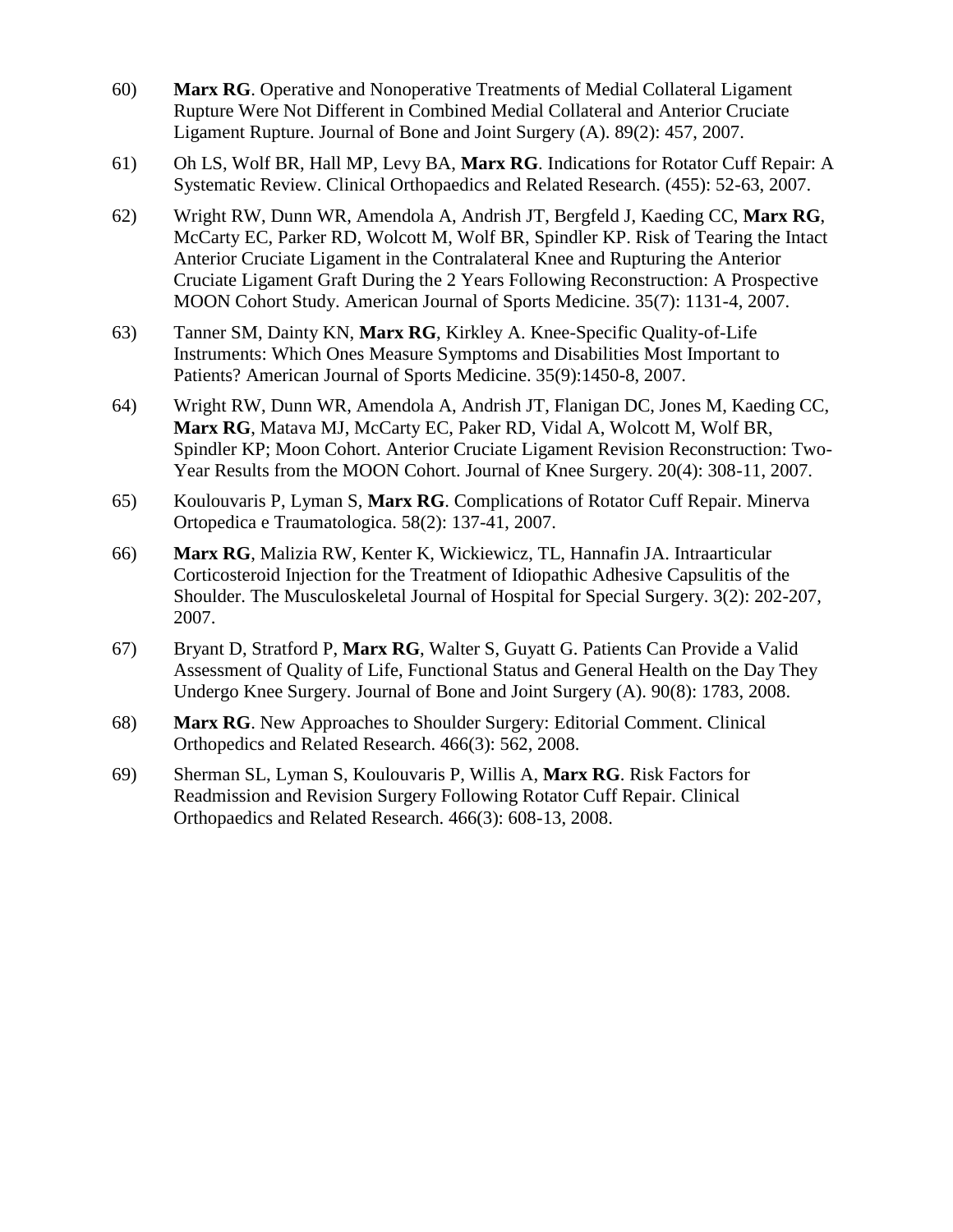- 70) Wright RW, Preston E, Fleming BC, Amendola A, Andrish JT, Bergfeld JA, Dunn WR, Kaeding C, Kuhn JE, **Marx RG**, McCarty EC, Parker RC, Spindler KP, Wolcott M, Wolf BR, Williams GN. A Systematic Review of Anterior Cruciate Ligament Reconstruction Rehabilitation: Part I: Continuous Passive Motion, Early Weight Bearing, Postoperative Bracing, and Home-based Rehabilitation. Journal of Knee Surgery. 21(3): 217-224, 2008.
- 71) Wright RW, Preston E, Fleming BC, Amendola A, Andrish JT, Bergfeld JA, Dunn WR, Kaeding C, Kuhn JE, **Marx RG**, McCarty EC, Parker RC, Spindler KP, Wolcott M, Wolf BR, Williams GN. A Systematic Review of Anterior Cruciate Ligament Reconstruction Rehabilitation: Part II: Open Versus Closed Kinetic Chain Exercises, Neuromuscular Electrical Stimulation, Accelerated Rehabilitation, and Miscellaneous Topics. Journal of Knee Surgery. 21(3): 225-34, 2008.
- 72) McCarty EC, **Marx RG**, Maerz D, Altchek D, Warren RF. Sports Participation After Shoulder Replacement Surgery. American Journal of Sports Medicine. 36(8): 1577-81, 2008.
- 73) **Marx RG**. Arthroscopic Surgery for Osteoarthritis of the Knee? New England Journal of Medicine. 359(11): 1169-1170, 2008.
- 74) **Marx RG**, Fives G, Chu SK, Daluiski A, Wolfe SW. Allograft Reconstruction for Symptomatic Chronic Complete Proximal Hamstring Tendon Avulsions. Knee Surgery, Sports Traumatology, Arthroscopy. 17(1): 19-23, 2009.
- 75) Lyman S, Dunn WR, Spock C, Bach PB, Mandl LA, **Marx RG**. Validity of Same-Side Reoperation After Total Hip and Knee Arthroplasty Using Administrative Databases. Journal of Knee Surgery. 22(1): 17-20, 2009.
- 76) **Marx RG**, Koulouvaris P, Chu SK, Levy BA. Indications for Surgery in Clinical Outcome Studies of Rotator Cuff Repair. Clinical Orthopaedics and Related Research. 467(2): 450-56, 2009.
- 77) **Marx RG**, Ryu JH. Displacement of the Posterior Horn into Posterolateral Compartment: An Unusual Injury Pattern. The Musculoskeletal Journal of Hospital for Special Surgery. 5(1): 9-11, 2009.
- 78) Schechinger SJ, Levy BA, Khaled AD, Jay PS, Diego AH, **Marx RG**. Achilles Tendon Allograft Reconstruction of the Fibular Collateral Ligament and Posterolateral Corner. Arthroscopy. 25(3): 232-42, 2009.
- 79) **Marx RG**. Computer-Navigated and Manual Anterior Cruciate Ligament Reconstructions Were Similar in Function and Stability Outcomes. Journal of Bone and Joint Surgery (A). 91(2): 495, 2009.
- 80) **Marx RG**, Karlsson J, Woo SL. Clinical Decision Making Based on Evidence. Arthroscopy. 25(3): 224, 2009.
- 81) Brophy RH, **Marx RG**. The Treatment of Traumatic Anterior Instability of the Shoulder: Nonoperative and Surgical Treatment. Arthroscopy. 25(3): 298-304, 2009.
- 82) Levy BA, Dajani KA, Whelan DB, Stannard JP, Fanelli GC, Stuart MJ, Boyd JL, MacDonald PA, **Marx RG**. Decision Making in the Multiligament-Injured Knee: An Evidence Based Systematic Review. Arthroscopy. 25(4): 430-438, 2009.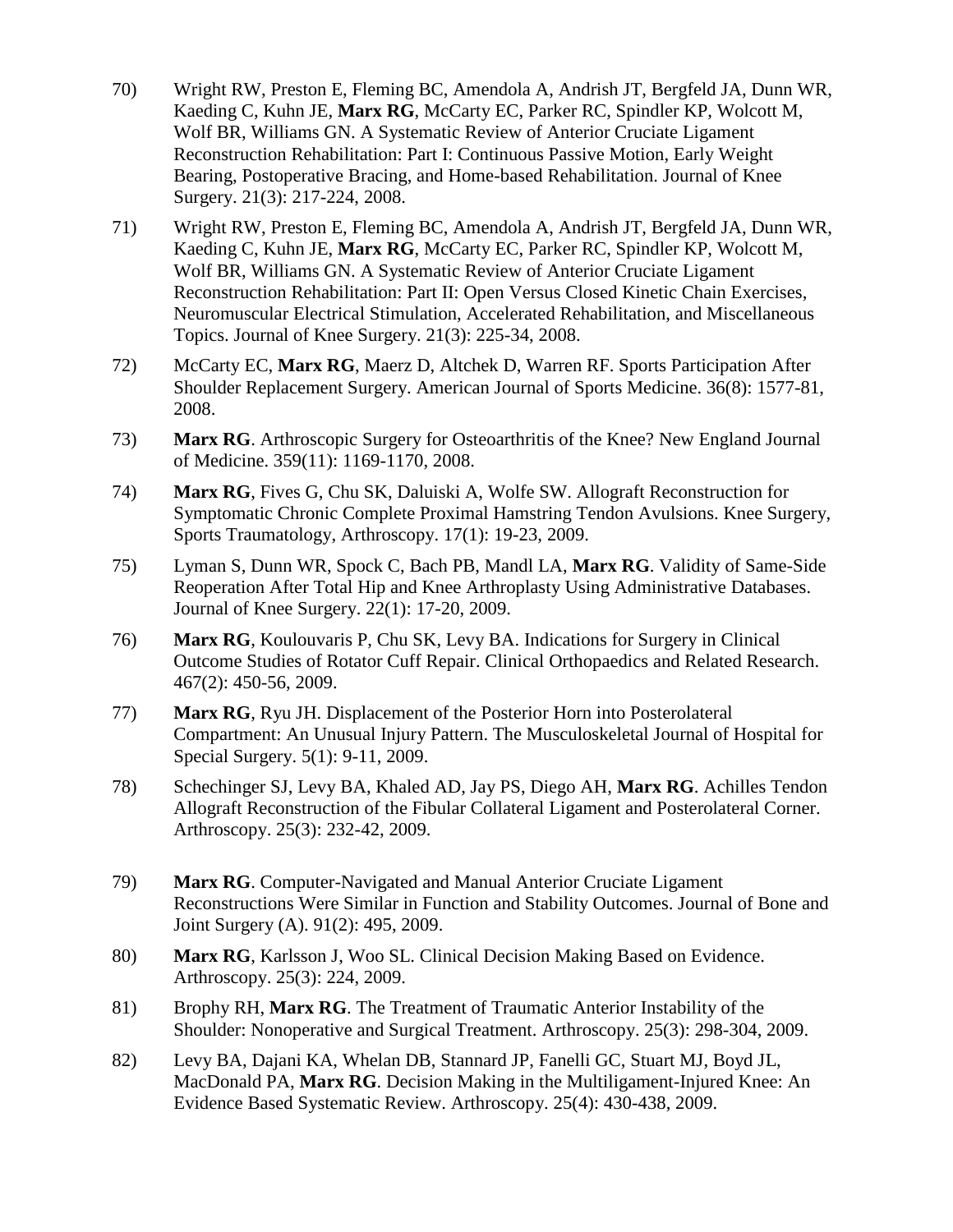- 83) Levy BA, Fanelli GC, Whelan DB, Stannard JP, MacDonald PA, Boyd JL, **Marx RG**, Stuart MJ; The Knee Dislocation Study Group. Controversies in the Treatment of Knee Dislocations and Multiligament Reconstruction. Journal of the American Academy of Orthopaedic Surgeons. 17(4): 197-206, 2009.
- 84) Lyman S, Koulovaris P, Sherman SL, Do H, Mandl LA, **Marx RG**. Epidemiology of Anterior Cruciate Ligament Reconstruction: Trends, Complications, and Subsequent Knee Surgery. Journal of Bone and Joint Surgery (A). 91(10): 2321-8, 2009.
- 85) Toman CV, Dunn WR, Spindler KP, Amendola A, Andrish JT, Bergfeld JA, Flanigan D, Jones MH, Kaeding CC, **Marx RG**, Matava MJ, McCarty EC, Parker RD, Wolcott M, Vidal A, Wolf BR, Huston LJ, Harrell FE Jr, Wright RW. Success of Meniscal Repair at Anterior Cruciate Ligament Reconstruction. American Journal of Sports Medicine. 37(6): 1111-5, 2009.
- 86) Fetzer GB, Spindler KP, Amendola A, Andrish JT, Bergfeld JA, Dunn WR, Flanigan DC, Jones M, Kaeding CC, **Marx RG**, Matava MJ, McCarty EC, Parker RD, Wolcott M, Vidal A, Wolf BR, Wright RW. Potential Market for New Meniscus Repair Strategies: Evaluation of the MOON Cohort. The Journal of Knee Surgery. 22(3): 180-6, 2009.
- 87) Lyman S, **Marx RG**, Bach PB. Cost-Effectiveness Analysis of an Established, Effective Procedure. Archives of Internal Medicine. 169(12): 1113-21, 2009.
- 88) Levy BA, **Marx RG**. Outcome After Knee Dislocation. Knee Surgery, Sports Traumatology, Arthroscopy. 17(9): 1011-2, 2009.
- 89) Richmond J, Hunter D, Irrgang J, Jones MH, Levy B, **Marx RG**, Snyder-Mackler L, Watters WC, Haralson RH, Turkelson CM, Wies JL, Boyer KM, Anderson S, St. Andre J, Sluka P, McGowan R. Treatment of Osteoarthritis of the Knee (Nonarthroplasty). Journal of the American Academy of Orthopaedic Surgeons. 17(9): 591-600, 2009.
- 90) Ryliskis S, Brophy RH, Kocius M, **Marx RG**. Shoulder Activity Level in the Preoperative Assessment of Patients with Rotator Cuff Tears. Knee Surgery, Sports Traumatology, Arthroscopy. 17(12): 1522-8, 2009.
- 91) Brophy RH, Levy B, Chu S, Dahm DL, Sperling JW, **Marx RG**. Shoulder Activity Level Varies by Diagnosis. Knee Surgery, Sports Traumatology, Arthroscopy. 17(12): 1516-21, 2009.
- 92) **Marx RG**, Shindle MK, Warren RF. Management of Posterior Cruciate Ligament Injuries. Operative Techniques in Sports Medicine. 17(3): 162-166, 2009.
- 93) Magnussen RA, Granan LP, Dunn WR, Amendola A, Andrish JT, Brophy R, Carey JL, Flanigan D, Huston LJ, Jones M, Kaeding CC, McCarty EC, **Marx RG**, Matava MJ, Parker RD, Vidal A, Wolcott M, Wolf BR, Wright RW, Spindler KP, Engebretsen L. Cross-Cultural Comparison of Patients Undergoing ACL Reconstruction in the United States and Norway. Knee Surgery, Sports Traumatology, Arthroscopy. 18(1): 98-105, 2010.
- 94) Shindle MK, **Marx RG**, Kelly BT, Bisson L, Burke CJ. Hockey Injuries: A Pediatric Sport Update. Current Opinion in Pediatrics. 22(1): 54-60, 2010.
- 95) Reinhardt KR, Hetsroni I, **Marx RG**. Graft Selection for Anterior Cruciate Ligament Reconstruction: A Level I Systematic Review Comparing Failure Rates and Functional Outcomes. Orthopedic Clinics of North America. 41(2): 249-262, 2010.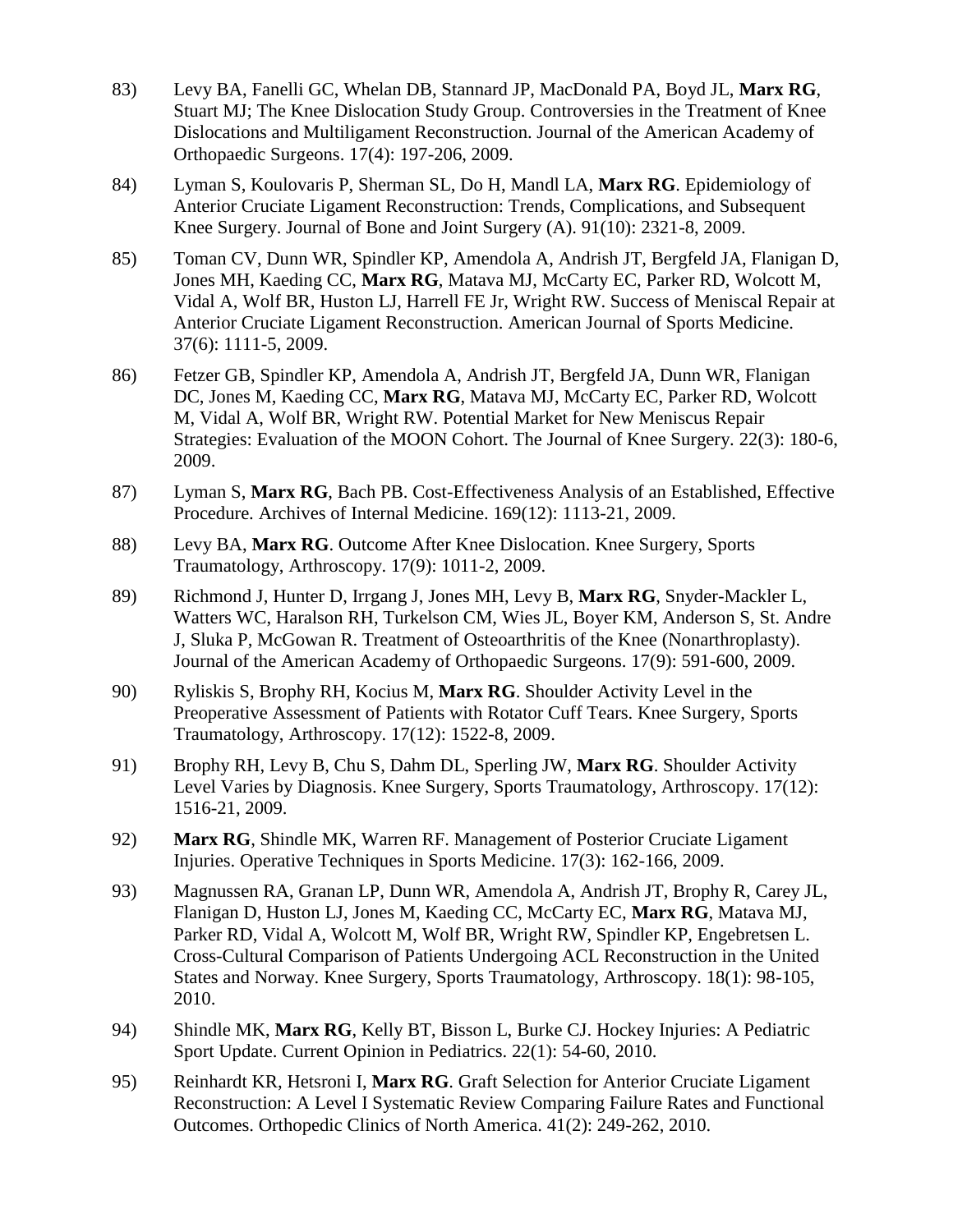- 96) Hetsroni I, Rosenberg H, Grimm P, **Marx RG**. Mycobacterium Fortuitum Infection Following Patellar Tendon Repair: A Case Report. Journal of Bone and Joint Surgery (A). 92(5): 1254-1256, 2010.
- 97) Dunn WR, Spindler KP, Amendola A, Andrish JT, Kaeding CC, **Marx RG**, McCarty EC, Parker RD, Harrell FE Jr., An AQ, Wright RW, Brophy RH, Matava MJ, Flanigan DC, Huston LJ, Jones MH, Wolcott ML, Vidal AF, Wolf BR; MOON ACL Investigation. Which Preoperative Factors, Including Bone Bruise, Are Associated with Knee Pain/Symptoms at Index Anterior Cruciate Ligament Reconstruction (ACLR)? A Multicenter Orthopaedic Outcomes Network (MOON) ACLR Cohort Study. American Journal of Sports Medicine. 38(9): 1778-87, 2010.
- 98) Fanelli GC, Stannard JP, Stuart MJ, MacDonald PB, **Marx RG**, Whelan DB, Boyd JL, Levy BA. Management of Complex Knee Ligament Injuries. Journal of Bone and Joint Surgery (A). 92(12): 2235-46, 2010.
- 99) Richmond J, Hunter D, Irrgang J, Jones MH, Snyder-Mackler L, Van Durme D, Rubin C, Matzkin EG, **Marx RG**, Levy BA, Watters WC 3rd, Goldberg MJ, Keith M, Haralson RH 3rd, Turkelson CM, Wies JL, Anderson S, Boyer K, Sluka P, St. Andre J, McGowan, R; American Academy of Orthopaedic Surgeons. American Academy of Orthopaedic Surgeons Clinical Practice Guideline on the Treatment of Osteoarthritis (OA) of the Knee. Journal of Bone and Joint Surgery (A). 92(4): 990-3, 2010.
- 100) Hammoud S, Reinhardt KR, **Marx RG**. Outcomes of Posterior Cruciate Ligament Treatment: A Review of the Evidence. Sports Medicine & Arthroscopy Review. 18(4): 280-291, 2010.
- 101) Bang H, Chiu Y, Memtsoudis SG, Mandl LA, Della Valle AG, Mushlin AI, **Marx RG**, Mazumdar M. Total Hip and Total Knee Arthroplasties: Trends and Disparities Revisited. American Journal of Orthopedics. 39(9): E95-E102, 2010.
- 102) Dunn WR, Spindler KP; **MOON Consortium**. Predictors of activity level 2 years after anterior cruciate ligament reconstruction (ACLR): a Multicenter Orthopaedic Outcomes Network (MOON) ACLR cohort study. Am J Sports Med. 38(10):2040-50, 2010.
- 103) Delos D, Warren RF, **Marx RG**. Multiligament Knee Injuries and Their Treatment. Operative Techniques in Sports Medicine. 18(4): 219-226, 2010.
- 104) Peskun CJ, Levy BA, Fanelli GC, Stannard JP, Stuart MJ, MacDonald PB, **Marx RG**, Boyd JL, Whelan DB. Diagnosis and Management of Knee Dislocations. The Physician and Sports medicine. 4(38): 101-111, 2010.
- 105) **MARS Group**. Descriptive epidemiology of the Multicenter ACL Revision Study (MARS) cohort. Am J Sports Med. 38(10):1979-86, 2010.
- 106) Hetsroni I, Lyman S, Do H, Mann G, **Marx RG**. Symptomatic Pulmonary Embolism after Outpatient Arthroscopic Procedures of the Knee: The Incidence and Risk Factors in 418,323 Arthroscopies. Journal of Bone and Joint Surgery (B). 93-B(1): 47-51, 2011.
- 107) Kaeding CC, Aros B, Pedroza A, Pifel E, Amendola A, Andrish JT, Dunn WR, **Marx RG**, McCarty EC, Parker RD, Wright RW, Spindler KP. Allograft versus Autograft Anterior Cruciate Ligament Reconstruction: Predictors of Failure from a MOON Prospective Longitudinal Cohort. Sports Health: A Multidisciplinary Approach. 3(1): 73-81, 2011.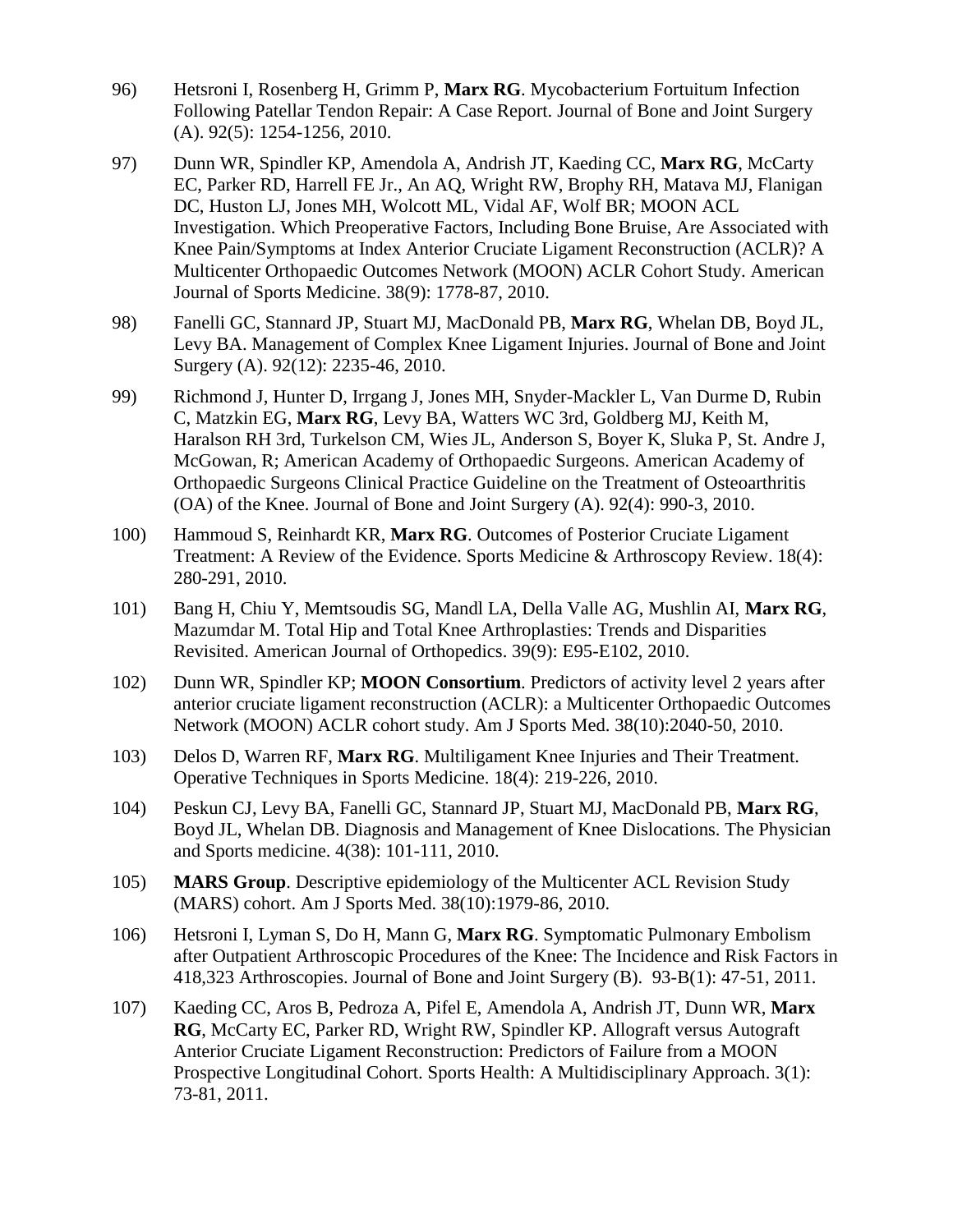- 108) Spindler KP, Huston LJ, Wright RW, Kaeding CC, **Marx RG**, Amendola A, Parker RD, Andrish JT, Reinke EK, Harrell FE, MOON Group, Dunn WR. The Prognosis and Predictors of Sports Function and Activity at Minimum 6 Years after Anterior Cruciate Ligament Reconstruction: A Population Cohort Study. American Journal of Sports Medicine. 39(2): 348-359, 2011.
- 109) Roos EM, Engelhart L, Ranstam J, Anderson AF, Irrgang JJ, **Marx RG**, Tegner Y, Davis AM. ICRS Recommendation Document: Patient-Reported Outcome Instruments for Use in Patients with Articular Cartilage Defects. Cartilage. 2(2): 122-136, 2011.
- 110) McRae SM, Chahal J, Leiter JR, **Marx RG**, MacDonald PB. Survey Study of Members of the Canadian Orthopaedic Association on the Natural History and Treatment of Anterior Cruciate Ligament Injury. Clinical Journal of Sports Medicine. 21(3): 249-258, 2011.
- 111) Maak TG, **Marx RG**, Wickiewicz TL. Management of Chronic Tibial Subluxation in the Multiple-Ligament Injured Knee. Sports Medicine and Arthroscopy Review. 19(2): 147-152, 2011.
- 112) Karlsson J, **Marx RG**, Nakamura N, Bhandari M. ISAKOS Scientific Committee Research Methods Handbook - A Practical Guide to Research: Design, Execution, and Publication. Arthroscopy: The Journal of Arthroscopic and Related Surgery. 27(4): S1- S112, 2011.
- 113) Borchers JR, Kaeding CC, Pedroza AD, Huston LJ, Spindler KP, Wright RW; on behalf of the **MOON Consortium and the MARS Group**. Intra-articular Findings in Primary and Revision Anterior Cruciate Ligament Reconstruction Surgery: A Comparison of the MOON and MARS Study Groups. American Journal of Sports Medicine. 39(9): 1889- 1893, 2011.
- 114) **Marx RG**, Grimm P, Lillemoe KA, Robertson CM, Ayeni OR, Lyman S, Bogner EA, Pavlov H. Reliability of lower extremity alignment measurement using radiographs and PACS. Knee Surgery, Sports Traumatology, Arthroscopy. 19(10): 1693-1698, 2011.
- 115) Hetsroni I, Lillemoe K, **Marx RG**. Small medial meniscocapsular separations: a potential cause of chronic medial-side knee pain. Arthroscopy. 27(11): 1536-1542, 2011.
- 116) Wolf BR, Britton CL, Vasconcellos DA, Spencer EE; for the **MOON Shoulder Group**. Agreement in the Classification and Treatment of the Superior Labrum. American Journal of Sports Medicine. 39(12): 2588-2594, 2011.
- 117) Henn RF, Ghomrawi H, Rutledge JR, Mazumdar M, Mancuso CA, **Marx RG.** Preoperative patient expectations of total shoulder arthroplasty. Journal of Bone and Joint Surgery (A). 93(22): 2110-2115, 2011.
- 118) Wright R, Spindler K, Huston L, Amendola A, Andrish J, Brophy R, Carey J, Cox C, Flanigan D, Jones M, Kaeding C, **Marx RG**, Matava M, McCarty E, Parker R, Vidal A, Wolcott M, Wolf B, Dunn W. Revision ACL reconstruction outcomes: MOON cohort. The Journal of Knee Surgery. 24(4): 289-294, 2011.
- 119) Gay DM, Lyman S, Do H, Hotchkiss RN, **Marx RG**, Daluiski A. Indications and reoperation rates for total elbow arthroplasty: an analysis of trends in New York State. The Journal of Bone and Joint Surgery (A). 94(2): 110-117, 2012.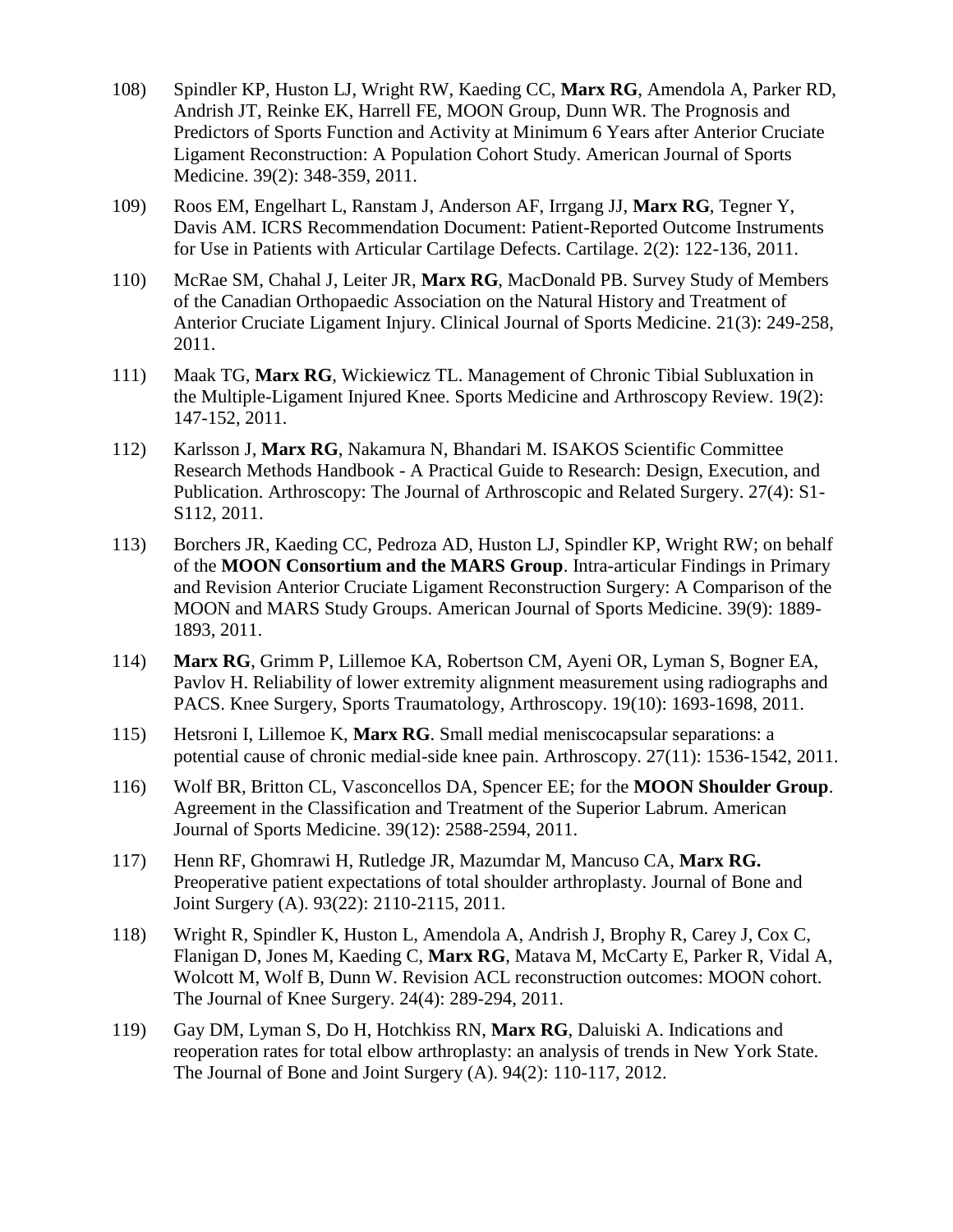- 120) Harris JD, Pedroza A, Jones GL; **The MOON Shoulder Group**. Predictors of Pain and Function in Patients with Symptomatic, Atraumatic Full-Thickness Rotator Cuff Tears; A Time-Zero Analysis of a Prospective Patient Cohort Enrolled in a Structured Physical Therapy Program. The American Journal of Sports Medicine. 40(2): 359-366, 2012.
- 121) **Marx RG**, Hetsroni I. Surgical technique: medial collateral ligament reconstruction using achilles allograft for combined knee ligament injury. Clinical Orthopaedics and Related Research. 470(3): 798-805, 2012.
- 122) **Marx RG**. Complex knee ligament surgery: editorial comment. Clinical Orthopaedics and Related Research. 470(3): 766-767, 2012.
- 123) Lyman S, Oh LS, Reinhardt KR, Mandl LA, Katz JN, Levy BA, **Marx RG**. Surgical decision making for arthroscopic partial meniscectomy in patients aged over 40 years. Arthroscopy. 28(4): 492-501, 2012.
- 124) Brophy RH, Wright RW, David TS, McCormack RG, Sekiya JK, Svoboda SJ, Huston LJ, Haas AK, Steger-May K; for the Multicenter ACL Revision Study **(MARS) Group**. Association Between Previous Meniscal Surgery and the Incidence of Chondral Lesions at Revision Anterior Cruciate Ligament Reconstruction. The American Journal of Sports Medicine. 40(4): 808-814, 2012.
- 125) Krych AJ, Robertson CM, Williams RJ 3rd; **Cartilage Study Group**. Return to athletic activity after osteochondral allograft transplantation in the knee. The American Journal of Sports Medicine. 40(5): 1053-1059, 2012.
- 126) Dy CJ, Daluiski A, Do HT, Hernandez-Soria A, **Marx RG**, Lyman S. The epidemiology of reoperation after flexor tendon repair. The Journal of Hand Surgery (Am). 37(5): 919- 924, 2012.
- 127) Dwyer T, **Marx RG**, Whelan D. Outcomes of treatment of multiple ligament knee injuries. J Knee Surg. 25(4):317-26, 2012.
- 128) Warme BA, Ramme AJ, Willey MC, Britton CL, Flint JH, Amendola AS, Wolf BR; **MOON Knee Group**. Reliability of early postoperative radiographic assessment of tunnel placement after anterior cruciate ligament reconstruction. Arthroscopy. 28(7): 942-951, 2012.
- 129) Sullivan JP, Matava MJ, Flanigan DC, Gao Y, Britton CL, Amendola A; **MOON Group**, Wolf BR. Reliability of tunnel measurements and the quadrant method using fluoroscopic radiographs after anterior cruciate ligament reconstruction. Am J Sports Med. 40(10):2236-41, 2012.
- 130) Katz JN, Chaisson CE, Cole B, Guermazi A, Hunter DJ, Jones M, Levy BA, Mandl LA, Martin S, **Marx RG,** Safran-Norton C, Roemer FW, Skoniecki D, Solomon DH, Spindler KP, Wright J, Wright RW, Losina E; The MeTeOR Trial (Meniscal Tear in Osteoarthritis Research): Rationale and design features. Contemp Clin Trials. 33(6):1189-1196, 2012.
- 131) McCullough KA, Phelps KD, Spindler KP, Matava MJ, Dunn WR, Parker RD; **MOON Group**, Reinke EK. Return to High School- and College-Level Football After Anterior Cruciate Ligament Reconstruction: A Multicenter Orthopaedic Outcomes Network (MOON) Cohort Study. Am J Sports Med. 40(11):2523-9, 2012.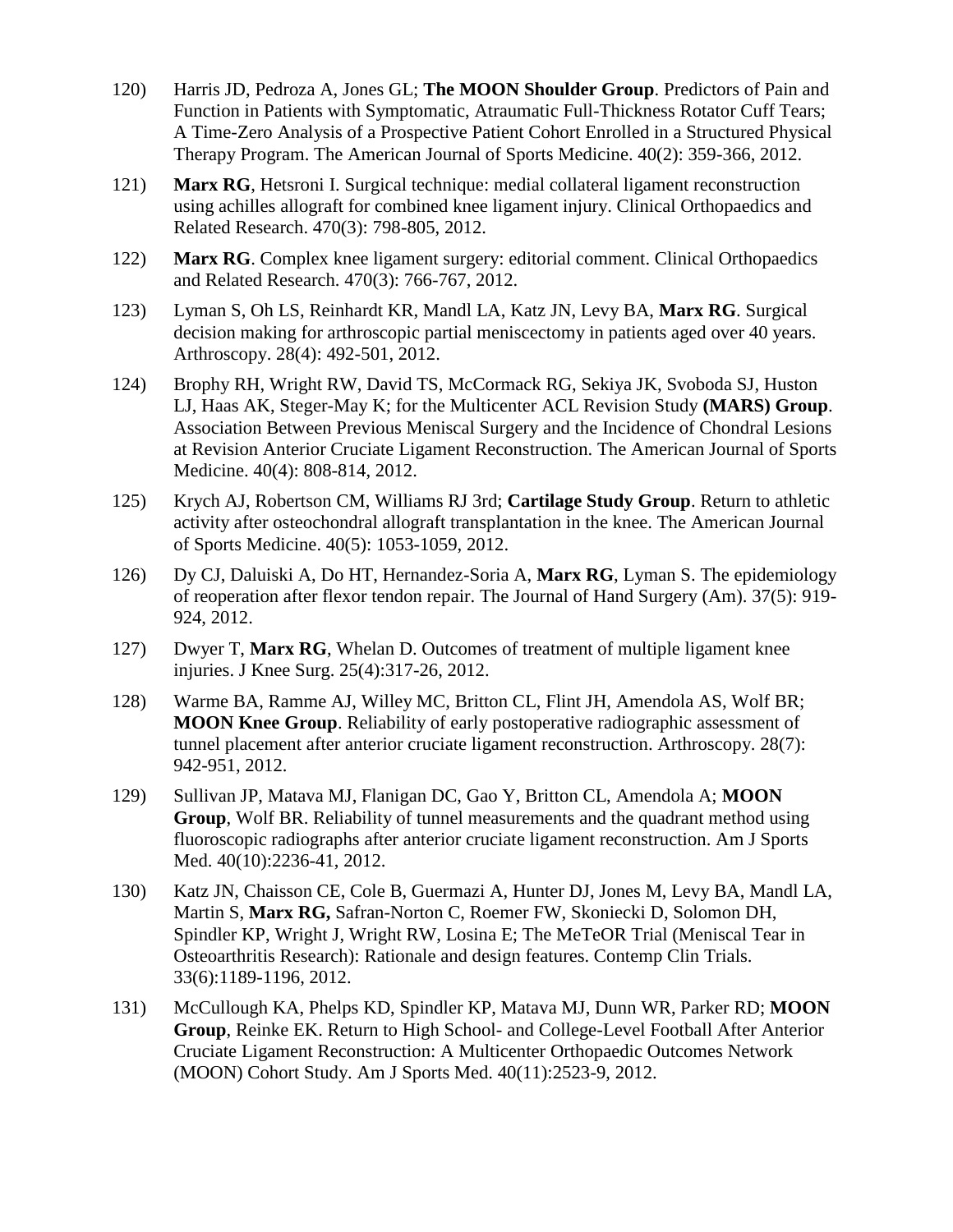- 132) McConkey MO, Amendola A, Ramme AJ, Dunn WR, Flanigan DC, Britton CL; MOON Knee Group, Wolf BR, Spindler KP, Carey JL, Cox CL, Kaeding CC, Wright RW, Matava MJ, Brophy RH, Smith MV, McCarty EC, Vida AF, Wolcott M, **Marx RG**, Parker RD, Andrish JF, Jones MH. Arthroscopic agreement among surgeons on anterior cruciate ligament tunnel placement. Am J Sports Med. 40(12):2737-46, 2012.
- 133) Morgan JA, Dahm D, Levy B, Stuart MJ; **MARS Study Group**. Femoral Tunnel Malposition in ACL Revision Reconstruction. J Knee Surg. 25(5):361-8, 2012.
- 134) Ladenhauf HN, Graziano J, **Marx RG**. Anterior cruciate ligament prevention strategies: are they effective in young athletes - current concepts and review of literature. Curr Opin Pediatr. 25(1):64-71, 2013.
- 135) **Marx RG**. Single- versus double-bundle anterior cruciate ligament reconstruction. Clin Orthop Relat Res. 471(2):363-7, 2013.
- 136) Contreras F, Brown HC, **Marx RG**. Predictors of success of corticosteroid injection for the management of rotator cuff disease. HSS J. 9(1):2-5, 2013.
- 137) Spindler KP, Parker RD, Andrish JT, Kaeding CC, Wright RW, **Marx RG**, McCarty EC, Amendola A, Dunn WR, Huston LJ, Harrell FE Jr; MOON Group. Prognosis and predictors of ACL reconstructions using the MOON cohort: a model for comparative effectiveness studies. J Orthop Res. 31(1):2-9, 2013.
- 138) Ghomrawi HM, Mancuso CA, Westrich GH, **Marx RG**, Mushlin AI; Expectations Discordance Study Group. Discordance in TKA Expectations Between Patients and Surgeons. Clin Orthop Relat Res. 471(1):175-80, 2013.
- 139) **Marx RG**. Anatomic double-bundle anterior cruciate ligament reconstruction was superior to conventional single-bundle reconstruction. J Bone Joint Surg Am. 95(4):365, 2013.
- 140) Fabricant PD, Jones KJ, Delos D, Cordasco FA, **Marx RG**, Pearle AD, Warren RF, Green DW. Reconstruction of the Anterior Cruciate Ligament in the Skeletally Immature Athlete: A Review of Current Concepts: AAOS Exhibit Selection. J Bone Joint Surg Am. 95(5): e281-13, 2013.
- 141) **Marx RG**. CORR Insights™: Risk of Thromboembolism in Shoulder Arthroplasty: Effect of Implant Type and Traumatic Indication. Clin Orthop Relat Res. 471(5):1582-3, 2013.
- 142) Katz JN, Brophy RH, Chaisson CE, de Chaves L, Cole BJ, Dahm DL, Donnell-Fink LA, Guermazi A, Haas AK, Jones MH, Levy BA, Mandl LA, Martin SD, **Marx RG**, Miniaci A, Matava MJ, Palmisano J, Reinke EK, Richardson BE, Rome BN, Safran-Norton CE, Skoniecki DJ, Solomon DH, Smith MV, Spindler KP, Stuart MJ, Wright J, Wright RW, Losina E. Surgery versus Physical Therapy for a Meniscal Tear and Osteoarthritis. N Engl J Med. 2;368(18):1675-84, 2013.
- 143) Wolf BR, Ramme AJ, Wright RW, Brophy RH, McCarty EC, Vidal AR, Parker RD, Andrish JT, Amendola A; **MOON Knee Group**. Variability in ACL Tunnel Placement: Observational Clinical Study of Surgeon ACL Tunnel Variability. Am J Sports Med. 41(6):1265-73, 2013.
- 144) Rozbruch SR, Fryman C, Schachter LF, Bigman D, **Marx RG.** Growth Arrest of the Tibia After Anterior Cruciate Ligament Reconstruction: Lengthening and Deformity Correction With the Taylor Spatial Frame. Am J Sports Med. 41(7):1636-4, 2013.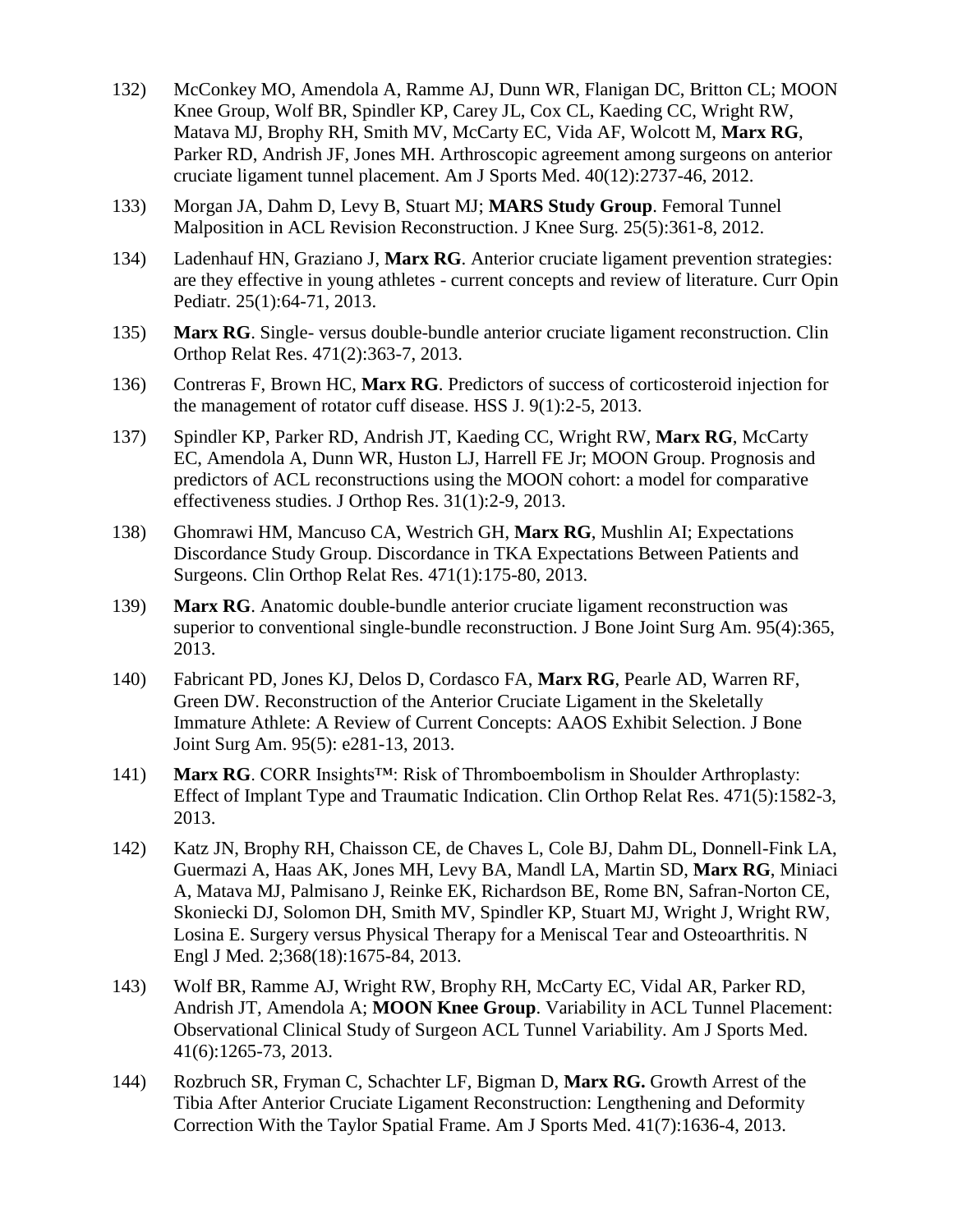- 145) Chen JL, Allen CR, Stephens TE, Feeley BT; the Multicenter ACL Revision Study **(MARS) Group**. Differences in Mechanisms of Failure, Intraoperative Findings, and Outcomes Between Single- and Multiple-Revision ACL Reconstructions: A MARS Cohort Study. Am J Sports Med. 41(7):1571-8, 2013.
- 146) Hettrich CM, Dunn WR, Reinke EK; **MOON Group**, Spindler KP. The Rate of Subsequent Surgery and Predictors After Anterior Cruciate Ligament Reconstruction: Two- and 6-Year Follow-up Results From a Multicenter Cohort. Am J Sports Med. 41(7):1534-40, 2013.
- 147) **Marx RG**, Verkuil L, Wilson S, Foo L. Anterior Glenoid Perforation with Suture Anchor Causing Subscapularis Irritation and Pain. HSSJ. 9(2):208-11, 2013.
- 148) Hetsroni I, Delos D, Fives G, Boyle BW, Lillemoe K, **Marx RG**. Nonoperative treatment for anterior cruciate ligament injury in recreational alpine skiers. Knee Surg Sports Traumatol Arthrosc. 21(8):1910-4, 2013.
- 149) Schrumpf MA, Lyman S, Do H, Schreiber JJ, Gay DM, **Marx RG**, Daluiski A. Incidence of Postoperative Elbow Contracture Release in New York State. J Hand Surg Am. 38(9):1746-52.e1-3, 2013.
- 150) **MARS Group**. Radiographic findings in revision anterior cruciate ligament reconstructions from the Mars cohort. J Knee Surg. 26(4);239-47, 2013.
- 151) Kuhn JE, Dunn WR, Sanders R, An Q, Baumgarten KM, Bishop JY, Brophy RH, Carey JL, Holloway BG, Jones GL, Ma CB, **Marx RG**, McCarty EC, Poddar SK, Smith MV, Spencer EE, Vidal AF, Wolf BR, Wright RW; MOON Shoulder Group. Effectiveness of physical therapy in treating atraumatic full-thickness rotator cuff tears: a multicenter prospective cohort study. J Shoulder Elbow Surg. 22(10):1371-9, 2013.
- 152) Monsef JB, Buckup J, Mayman B, **Marx RG**, Ranawat AS, Boettner F. Targeted Preoperative Autologous Blood Donation in Total Knee Arthroplasty Reduces the Need for Postoperative Transfusion. HSS J. 9(3):214-7, 2013.
- 153) Fabricant PD, Robles A, Downey-Zayas T, Do HT, **Marx RG**, Widmann RF, Green DW. Development and Validation of a Pediatric Sports Activity Rating Scale: The Hospital for Special Surgery Pediatric Functional Activity Brief Scale (HSS Pedi-FABS). Am J Sports Med. 41(10):2421-9, 2013.
- 154) Duffee A, Magnussen RA, Pedroza AD, Flanigan DC, Kaeding CC, **MOON Group**. Transtibial ACL Femoral Tunnel Preparation Increases Odds of Repeat Ipsilateral Knee Surgery. J Bone Joint Surg Am. 20;95(22):2035-42, 2013.
- 155) Robbins L, Bostrom M, **Marx RG**, Roberts T, Sculco TP. Restructuring the orthopedic resident research curriculum to increase scholarly activity. J Grad Med Educ. 5(4):646- 51, 2013.
- 156) Lyman S, Hidaka C, Valdez AS, Hetsroni I, Pan TJ, Do H, Dunn WR, **Marx RG**. Risk Factors for Meniscectomy After Meniscal Repair. Am J Sports Med. 41(12):2772-8, 2013.
- 157) Dodwell ER, Lamont LE, Green DW, Pan TJ, **Marx RG**, Lyman S. 20 Years of Pediatric Anterior Cruciate Ligament Reconstruction in New York State. Am J Sports Med. 42(3):675-8, 2014.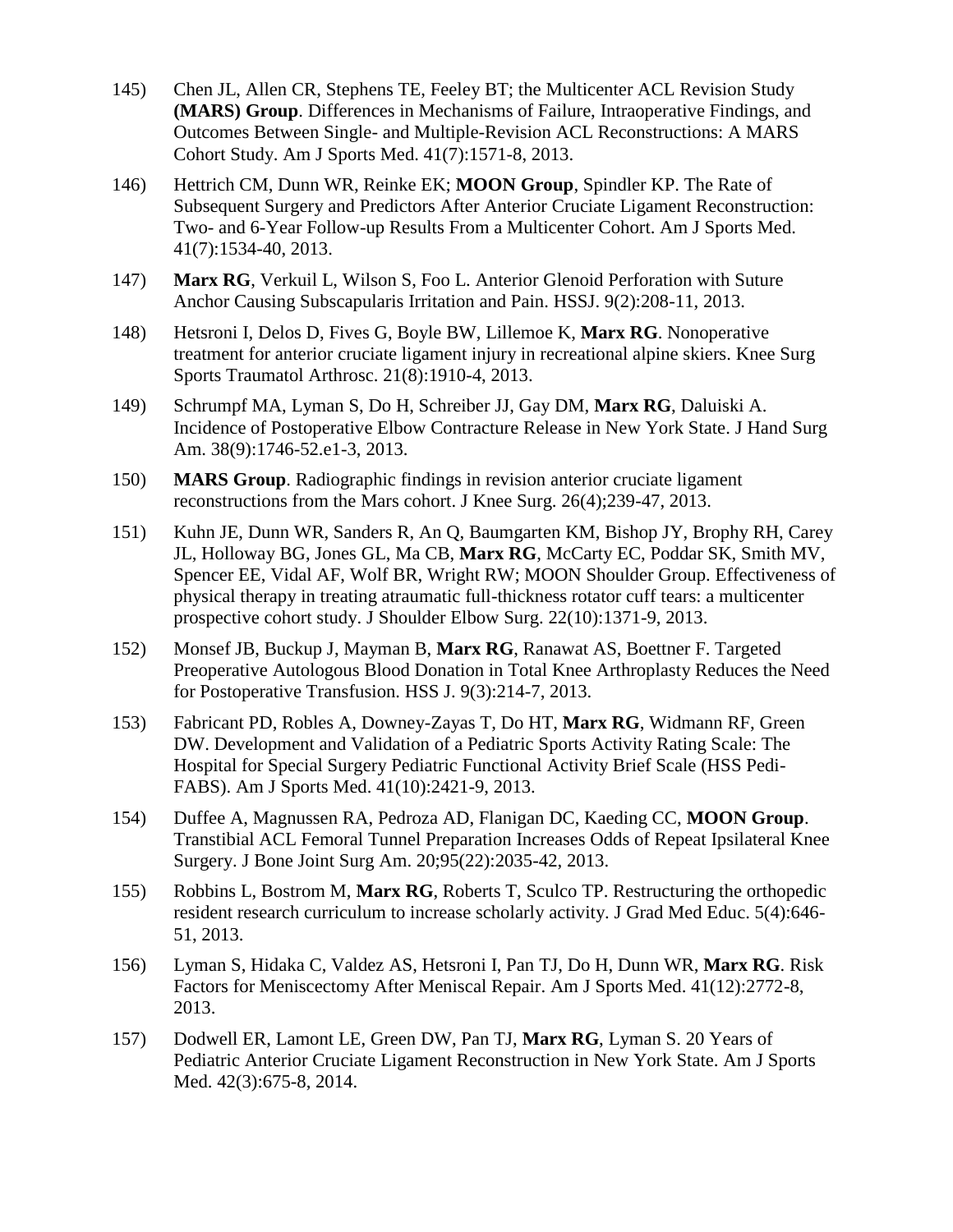- 158) Dy CJ, **Marx RG**, Bozic KJ, Pan TJ, Padgett DE, Lyman S. Risk Factors for Revision Within 10 Years of Total Knee Arthroplasty. Clin Orthop Relat Res. 472(4):1198-207, 2014.
- 159) Fabricant PD, Robles A, McLaren SH, Widmann RF, **Marx RG**, Green DW. Hospital for Special Surgery Pediatric Functional Activity Brief Scale Predicts Physical Fitness Testing Performance. Clin Orthop Related Res 472(5):1610-6, 2014.
- 160) Taylor SA, **Marx RG**. Does It Really Matter? The Pessimistic Interpretation of Contralateral Anterior Laxity as a Predictor of ACL Reconstruction Outcomes: Commentary on an article by Sung-Jae Kim, MD, PhD, et al.: "Does Anterior Laxity of the Uninjured Knee Influence Clinical Outcomes of ACL Reconstruction?" J Bone Joint Surg Am. 96(7):e59 1-2, 2014.
- 161) Wilson SM, Mehta N, Do HT, Ghomrawi H, Lyman S, **Marx RG**. Epidemiology of Multiligament Knee Reconstruction. Clin Orthop Relat Res. 472(9):2603-8, 2014.
- 162) Krych AJ, Carey JL, **Marx RG**, Dahm DL, Sennett BJ, Stuart MJ, Levy BA. Does Arthroscopic Knee Surgery Work? Arthroscopy. 30(5):544-5, 2014.
- 163) Jones GL, Bishop JY, Lewis B, Pedroza AD; **MOON Shoulder Grou**p. Intraobserver and interobserver agreement in the classification and treatment of midshaft clavicle fractures. Am J Sports Med. 42(5):1176-81, 2014.
- 164) Brophy RH, Dunn WR, Kuhn JE; **MOON Shoulder Group**. Shoulder Activity Level Is Not Associated With the Severity of Symptomatic, Atraumatic Rotator Cuff Tears in Patients Electing Nonoperative Treatment. Am J Sports Med. 42(5):1150-4, 2014.
- 165) Dunn WR, Kuhn JE, Sanders R, An Q, Baumgarten KM, Bishop JY, Brophy RH, Carey JL, Holloway GB, Jones GL, Ma CB, **Marx RG**, McCarty EC, Poddar SK, Smith MV, Spencer EE, Vidal AF, Wolf BR, Wright RW. Symptoms of Pain Do Not Correlate with Rotator Cuff Tear Severity: A Cross-Sectional Study of 393 Patients with a Symptomatic Atraumatic Full-Thickness Rotator Cuff Tear. J Bone Joint Surg Am. 96(10): 793-800, 2014.
- 166) Monsef JB, Della Valle AG, Mayman DJ, **Marx RG**, Ranawat AS, Boettner F. The impact of blood management on length of stay after primary total knee arthroplasty. Open Orthop J. 8:108-13, 2014.
- 167) Cox CL, Huston LJ, Dunn WR, Reinke EK, Nwosu SK, Parker RD, Wright RW, Kaeding CC, **Marx RG**, Amendola A, McCarty EC, Spindler KP. Are Articular Cartilage Lesions and Meniscus Tears Predictive of IKDC, KOOS, and Marx Activity Level Outcomes After Anterior Cruciate Ligament Reconstruction?: A 6-Year Multicenter Cohort Study. Am J Sports Med. 42(5):1058-67, 2014.
- 168) Dy CJ, Lyman S, Do HT, Fabricant PD, **Marx RG**, Green DW. Socioeconomic Factors are Associated With Frequency of Repeat Emergency Department Visits for Pediatric Closed Fractures. J Pediatr Orthop. 34(5):548-51, 2014.
- 169) Dy CJ, Bozic KJ, Padgett DE, Pan TJ, **Marx RG**, Lyman S. Is Changing Hospitals for Revision Total Joint Arthroplasty Associated With More Complications? Clin Orthop Relat Res. 472(7):2006-15, 2014.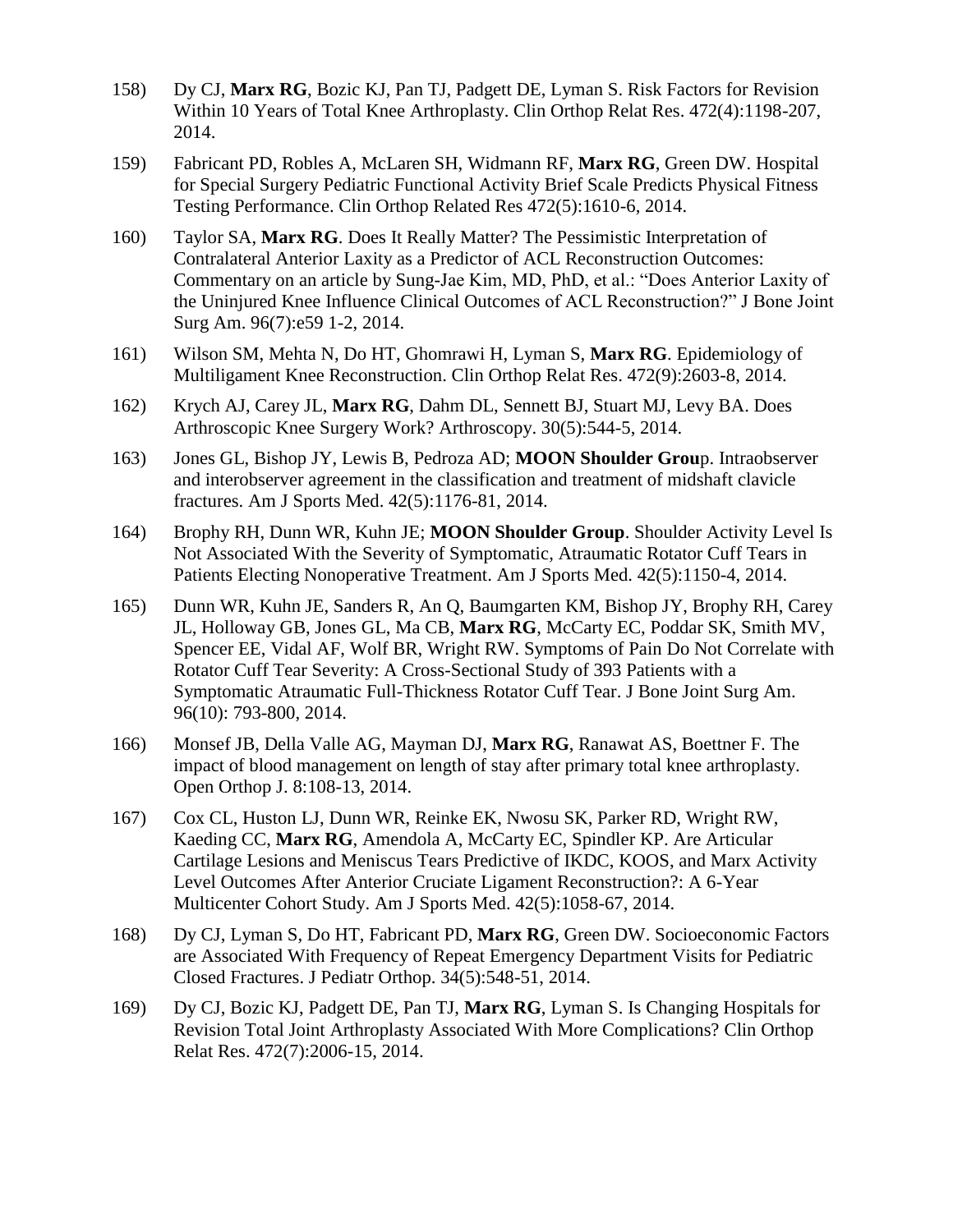- 170) The MOON Shoulder Group:, Unruh KP, Kuhn JE, Sanders R, An Q, Baumgarten KM, Bishop JY, Brophy RH, Carey JL, Holloway BG, Jones GL, Ma BC, **Marx RG**, McCarty EC, Poddar SK, Smith MV, Spencer EE, Vidal AF, Wolf BR, Wright RW, Dunn WR. The duration of symptoms does not correlate with rotator cuff tear severity or other patient-related features: a cross-sectional study of patients with atraumatic, fullthickness rotator cuff tears. J Shoulder Elbow Surg. 23(7):1052-8, 2014.
- 171) Hetsroni I, Lyman S, Pearle AD, **Marx RG**. The effect of lateral opening wedge distal femoral osteotomy on medial knee opening: clinical and biomechanic factors. Knee Surg Sports Traumatol Arthrosc. 22(7):1659-65, 2014.
- 172) Nwachukwu BU, Schairer WW, Bernstein JL, Dodwell ER, **Marx RG**, Allen AA. Cost-Effectiveness Analyses in Orthopaedic Sports Medicine: A Systematic Review. Am J Sports Med. 2014;43(6):1530-1537.
- 173) Westermann RW, Wright RW, Spindler KP, Houston LJ; **MOON Knee Group**, Wolf BR. Meniscal repair with concurrent anterior cruciate ligament reconstruction: operative success and patient outcomes at 6-year follow-up. Am J Sports Med. 42(9):2184-92, 2014.
- 174) Wright RW; **MARS Group**. Osteoarthritis Classification Scales: Interobserver Reliability and Arthroscopic Correlation. J Bone Joint Surg Am. 96(14):1145-1151, 2014.
- 175) Wolf BR, Ramme AJ, Britton CL, Amendola A; **MOON Knee Group**. Anterior cruciate ligament tunnel placement. J Knee Surg. 27(4);309-17, 2014.
- 176) Leiter JR, Levy BA, Stannard JP, Fanelli GC, Whelan DB, **Marx RG**, Stuart MJ, Boyd JL, Macdonald PB. Accuracy and reliability of determining the isometric point of the knee for multiligament knee reconstruction. Knee Surg Sports Traumatol Arthrosc. 22(9):2187-93, 2014.
- 177) Nwachukwu BU, Bozic KJ, Schairer WW, Bernstein JL, Jevsevar DS, **Marx RG,** Padgett DE. Current Status of Cost Utility Analyses in Total Joint Arthroplasty: A Systematic Review. Clin Orthop Relat Res. 473(5):1815-27, 2014.
- 178) Chisholm MF, Bang H, Maalouf DB, Marcello D, Lotano MA, **Marx RG**, Liguori GA, Zayas VM, Gordon MA, Jacobs J, YaDeau JT. Postoperative analgesia with saphenous block appears equivalent to femoral nerve block in ACL reconstruction. HSS J. 10 (3):245-251, 2014.
- 179) **MARS Group**. Effect of graft choice on the outcome of revision anterior cruciate ligament reconstruction in the Multicenter ACL Revision Study (MARS) Cohort. Am J Sports Med. 42(10):2301-10, 2015.
- 180) Dy CJ, **Marx RG**, Ghomrawi HM, Pan TJ, Westrich GH, Lyman S. The potential influence of regionalization strategies on delivery of care for elective total joint arthroplasty. J Arthroplasty. 30(1):1-6, 2015.
- 181) Matava MJ, Arciero RA, Baumgarten KM, Carey JL, DeBerardino TM, Hame SL, Hannafin JA, Miller BS, Nissen CW, Taft TN, Wolf BR, Wright RW; **MARS Group**. Multirater agreement of the causes of anterior cruciate ligament reconstruction failure: a radiographic and video analysis of the MARS cohort. Am J Sports Med. 43(2);310-9, 2015.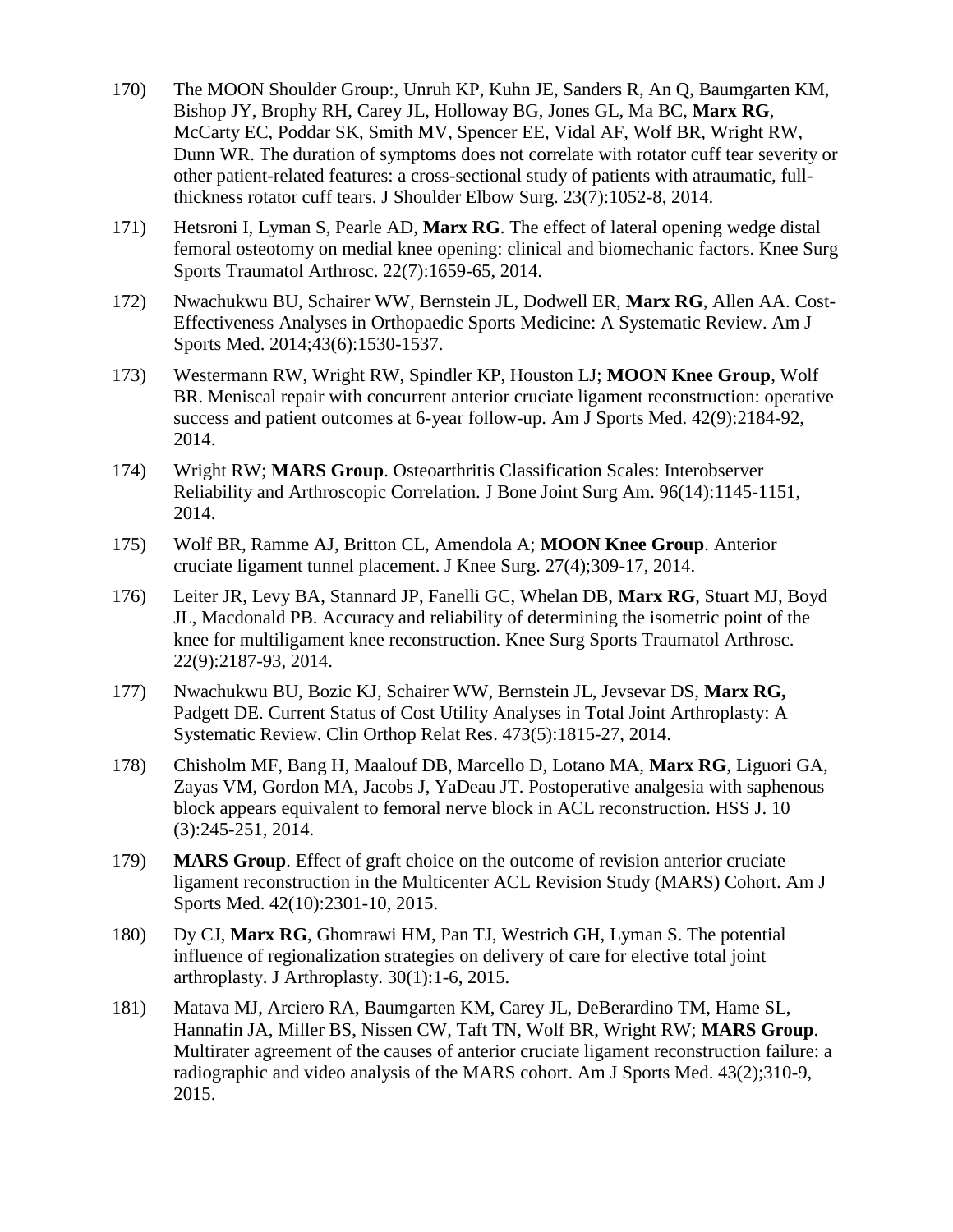- 182) Sullivan JP, McCarthy M, **Marx RG**. Outcomes for surgical treatment of posterolateral instability of the knee. Sports Med Arthrosc. 23(1):55-9, 2015.
- 183) **Marx RG**, Wilson SM, Swiontkowski MF. Updating the assignment of levels of evidence. J Bone Joint Surg Am. 97(1):1-2, 2015.
- 184) Lynch TS, Parker RD, Patel RM, Andrish JT; **MOON Group**. The Impact of the Multicenter Orthopaedic Outcomes Network (MOON) Research on Anterior Cruciate Ligament Reconstruction and Orthopaedic Practice. 23(3):154-63, 2015.
- 185) Brophy RH, Wright RW, Huston LJ, Nwosu SK, **MOON Knee Group**, Spindler KP. Factors associated with infection following anterior cruciate ligament reconstruction. J Bone Joint Surg Am. 97(6):450-4, 2015.
- 186) Dunn WR, Wolf BR, Harrell FE Jr, Reinke EK, Huston LJ, **MOON Knee Group**, Spindler KP. Baseline predictors of health-related quality of life after anterior cruciate ligament reconstruction: a longitudinal analysis of a multicenter cohort at two and six years. J Bone Joint Surg Am. 97(7):551-7, 2015.
- 187) Kaeding CC, Pedroza AD, Reinke EK, Huston LJ, **MOON Consortium**, Spindler KP. Risk factors and predictors of subsequent ACL injury in either knee after ACL reconstruction: prospective analysis of 2488 primary ACL reconstructions from the MOON Cohort. Am J Sports Med. 43(7):1583-1590, 2015.
- 188) Brophy RH, Haas AK, Huston LJ, Nwosu SK, **MARS Grou**p, Wright RW. Association of meniscal status, lower extremity alignment, and body mass index with chondrosis at revision anterior cruciate ligament reconstruction. Am J Sports Med. 43(7):1616-1622, 2015.
- 189) Wasserstein D, Huston LJ, Nwosu S, **MOON Group**, Spindler KP. KOOS pain as a marker for significant knee pain two and six years after primary ACL reconstruction: A Multicenter Orthopaedic Outcomes Network (MOON) prospective longitudinal cohort study. Osteoarthritis Cartilage. 23(10):1674-84, 2015.
- 190) Losina E, Dervan EE, Paltiel AD, Dong Y, Wright J, Spindler KP, Mandl LA, Jones MH, **Marx RG**, Safran-Norton CE, Katz JN. Defining the value of future research to identify the preferred treatment of meniscal tear in the presence of knee osteoarthritis. PLoS ONE. 10(6), 2015.
- 191) Carney B, Porrino J, **Marx RG**. Complete rupture of the pectoralis major tendon: Comparison of magnetic resonance imaging and intraoperative images. PM&R. 7(6): 671-3, 2015.
- 192) Brophy RH, Kluck D, **Marx RG**. Update on the methodological quality of research published in The American Journal of Sports Medicine: Comparing 2011-2013 to 10 and 20 years prior. Am J Sports Med. 44(5): 1343-8, 2016.
- 193) Spitzer E, Doyle JB, **Marx RG**. Outcomes of surgical treatment of posterolateral instability of the knee. J Knee Surg. 28(6):471-474, 2015.
- 194) Magnussen RA, Trojani C, Granan L, Neyret P, Colombet P, Engebretsen L, Wright RW, Kaeding CC, **MARS Group**, SFA Revision ACL Group. Patient demographics and surgical characteristics in ACL revision: A comparison of French, Norwegian, and North American cohorts. Knee Surg Sports Traumatol Arthrosc. 23: 2339-2348, 2015.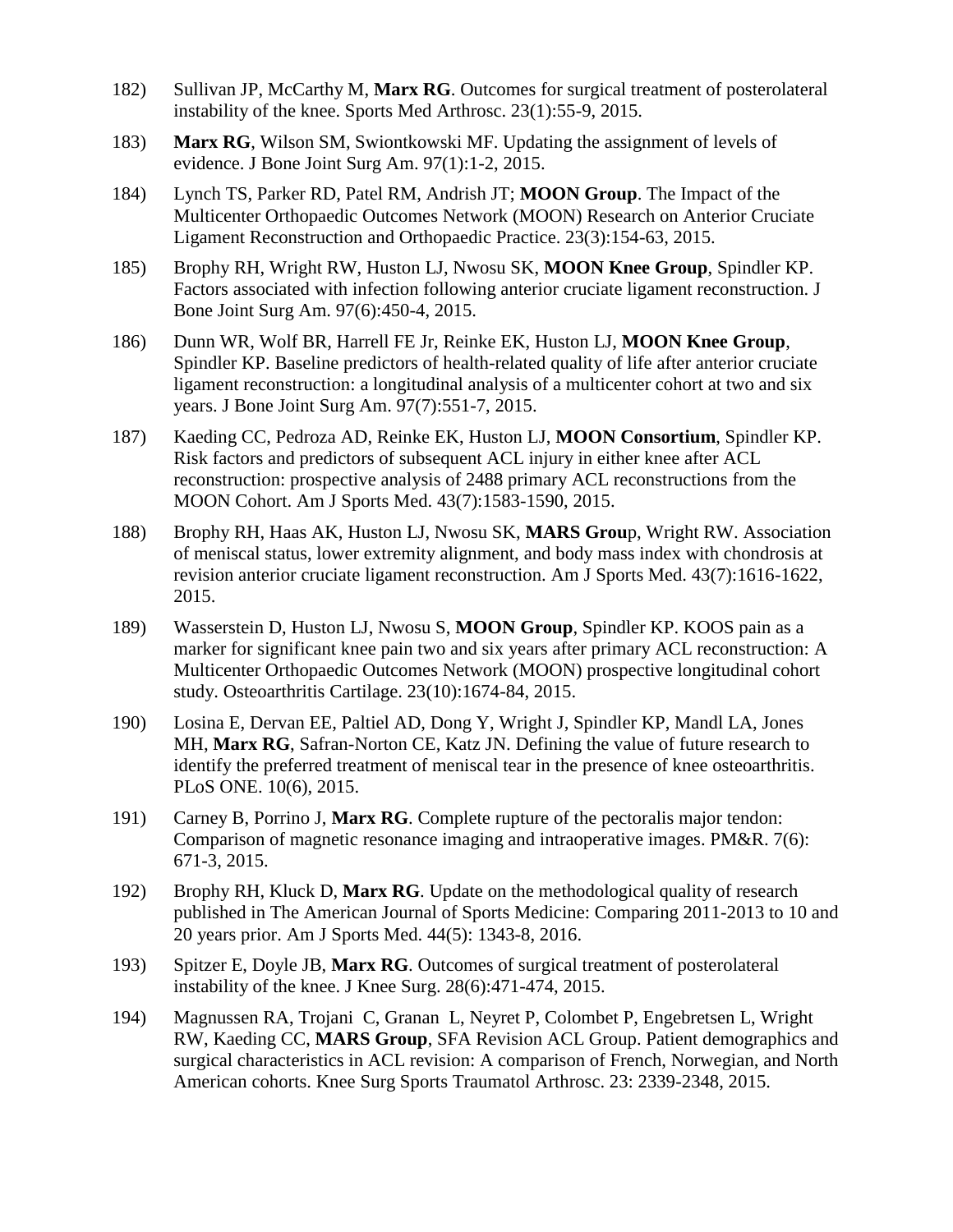- 195) Duchman KR, Westermann RW, Spindler KP, Reinke EK, Huston LJ, Amendola A, **MOON Knee Group**, Wolf BR. The fate of meniscus tears left in situ at the time of anterior cruciate ligament reconstruction: A 6-year follow-up study from the MOON cohort. Am J Sports Med. 43(11):2688-2695, 2015.
- 196) Cavanaugh JT, Saldivar A, **Marx RG**. Postoperative rehabilitation after posterior cruciate ligament reconstruction and combined posterior cruciate ligament reconstruction-posterior lateral corner surgery. Operative Techniques in Sports Medicine. 23(4): 372-84, 2015.
- 197) Ruzbarsky JJ, Dare DM, **Marx RG**. Closing versus opening wedge high tibial osteotomy: An evidence-based review. HSSJ. 11(3): 291-293, 2015.
- 198) Brophy RH, Huston LJ, Wright RW, Nwosu SK, Kaeding CC, Parker RD, Andrish JT, **Marx RG**, McCarty EC, Amendola A, Wolf BR, Dunn WR, Wolcott ML, Spindler KP. Outcomes of ACL reconstruction in patients with diabetes. Med Sci Sports Exerc. 48(6):969-973, 2016.
- 199) Fabricant PD, Lakomkin N, Cruz AI, Spitzer E, Lawrence JTR, **Marx RG**. Early ACL reconstruction in children leads to less meniscal and articular cartilage damage when compared with conservative or delayed treatment. J ISAKOS. 1: 10-15, 2016. Best Article on the Knee Award in JISAKOS Best Article Competition, ISAKOS 25<sup>th</sup> Anniversary.
- 200) Fabricant PD, Lakomkin N, Cruz AI, Spitzer E, **Marx RG**. ACL reconstruction in youth athletes results in an improved rate of return to athletic activity when compared with non-operative treatment: A systematic review of the literature. J ISAKOS. 1:62-69, 2016.
- 201) McLawhorn AS, Southren D, Wang YC, **Marx RG**, Dodwell ER. Cost-effectiveness of bariatric surgery prior to total knee arthroplasty in the morbidly obese: A computer model-based evaluation. J Bone Joint Surg Am. 98(2): e6, 2016.
- 202) Magnussen RA, Reinke EK, Huston LJ, **MOON Group**, Hewett TE, Spindler KP. Factors associated with high-grade Lachman, pivot shift, and anterior drawer at the time of anterior cruciate ligament reconstruction. Arthroscopy. 32(6):1080-1085, 2016.
- 203) **MARS Group**. Factors influencing graft choice in revision anterior cruciate ligament reconstruction in the MARS Group. J Knee Surg. 2016; 29(6):458-63.
- 204) **MARS Group**. The development and early to midterm findings of the multicenter revision anterior cruciate ligament study. J Knee Surg. 2016; 29(7):528-532.
- 205) Johnson CC, Garcia GH, Garner MR, **Marx RG**. Quality of life following ACL reconstruction: Baseline predictors of patient-reported outcomes. HSS J. 12(1): 94-7, 2016.
- 206) Tuca M, Hayter C, Potter H, **Marx R**, Green DW. Anterior cruciate ligament and intercondylar notch growth plateaus prior to cessation of longitudinal growth: An MRI observational study. Knee Surg Sports Traumatol Arthrosc. 24(2016): 780-787, 2016.
- 207) Chisholm MF, Cheng J, Fields KG, **Marx RG**, Maalouf DB, Liguori GA, Gordon MA, Zayas VM, Yadeau JT. Perineural dexamethasone with subsartorial saphenous nerve blocks in ACL reconstruction. Knee Surg Sports Traumatol Arthrosc. 25(4):1298-1306, 2016.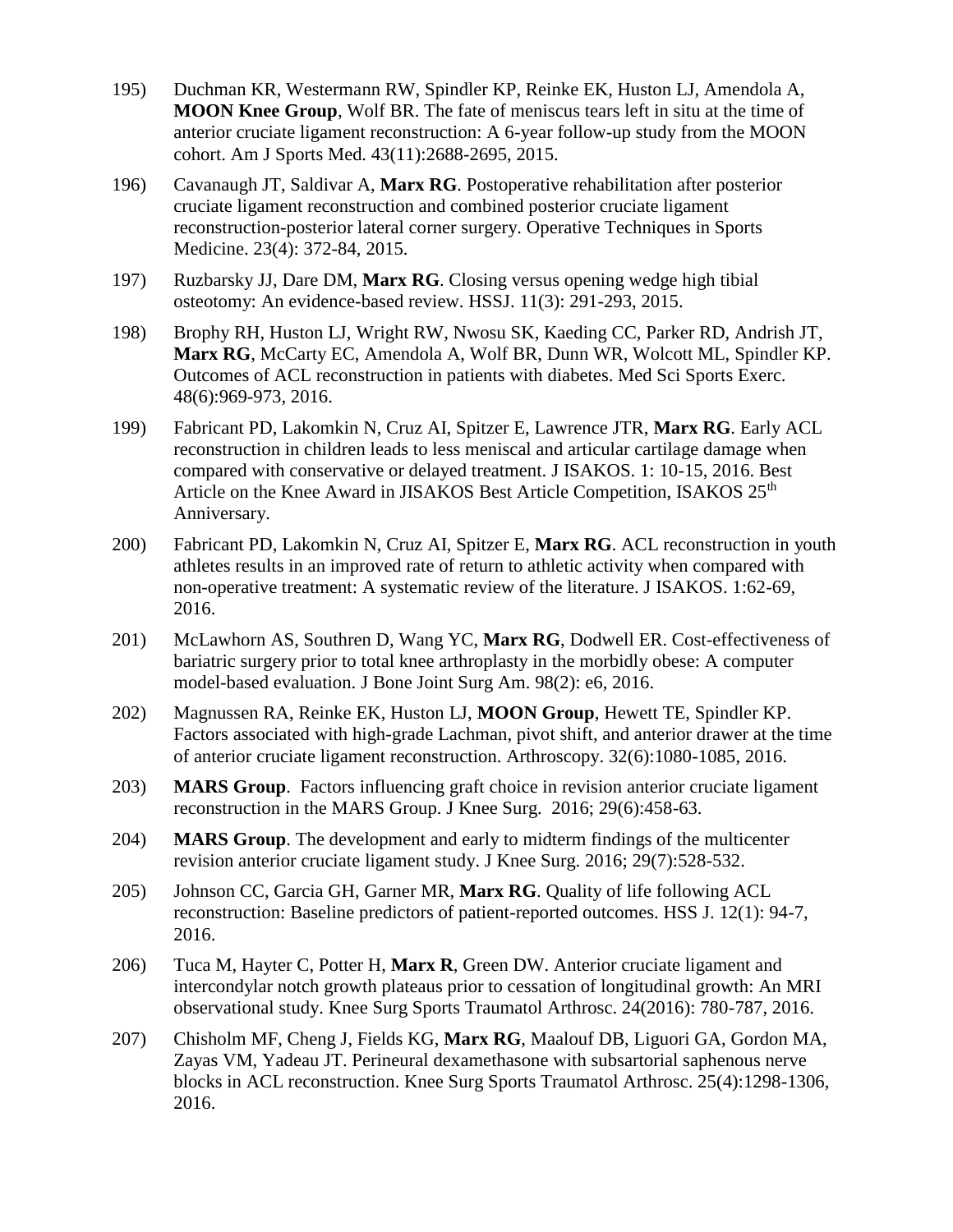- 208) **MARS Group**. Meniscal and articular cartilage predictors of clinical outcome after revision anterior cruciate ligament reconstruction. Am J Sports Med. 44(7):1671-1679, 2016.
- 209) Shifflett GD, Green DW, Widmann RF, **Marx RG**. Growth arrest following ACL reconstruction with hamstring autograft in skeletally immature patients: A review of 4 cases. J Pediatr Orthop. 36(4): 355-61, 2016.
- 210) Nguyen J, **Marx RG**, Hidaka C, Wilson S, Lyman S. Validation of electronic administration of knee surveys among ACL-injured patients. Knee Surgery, Sports, Traumatology, Arthroscopy. 2016;25(10):3116-3122.
- 211) **Marx RG**, Yin K, Kaeding CC. AAOS Appropriate Use Criteria: Treatment of Anterior Cruciate Ligament Injuries. J Am Acad Orthop Surg. 24(8): e84-6, 2016.
- 212) Dunn WR, Kuhn JE, Sanders R, An Q, Baumgarten KM, Bishop JY, Brophy RH, Carey JL, Harrell F, Holloway BG, Jones GL, Ma CB, **Marx RG**, McCarty EC, Poddar SK, Smith MV, Spencer EE, Vidal AF, Wolf BR, Wright RW; MOON Shoulder Group. 2013 Neer Award: predictors of failure of nonoperative treatment of chronic, symptomatic, full-thickness rotator cuff tears. J Shoulder Elbow Surg. 25(8): 1303-11, 2016.
- 213) Magnussen RA, Reinke EK, Huston LJ, **MOON Group**, Hewett TE, Spindler KP. Effect of High-Grade Preoperative Knee Laxity on Anterior Cruciate Ligament Reconstruction Outcomes. Am J Sports Medicine. 44(12):3077-3082, 2016.
- 214) **Marx RG**. Editorial Commentary: Is Medial-Side Repair Indicated in the Treatment of Multiligament Knee Injuries? Arthroscopy. 32(9): 1820-1, 2016.
- 215) Wilson S, **Marx RG**, Pan T, Lyman S. Meaningful Thresholds for the Volume-Outcome Relationship in Total Knee Arthroplasty. J Bone Joint Surg Am. 98 (20): 1683- 90, 2016.
- 216) Nguyen JT, Wasserstein D, Reinke EK, Spindler KP, Mehta N, Doyle JB, MOON Group, **Marx RG**. Does the Chronicity of Anterior Cruciate Ligament Ruptures Influence Patient-Reported Outcomes Before Surgery? Am J Sports Med. 45(3):541- 549, 2016.
- 217) Barlow JD, Bishop JY, Dunn WR, Kuhn JE; **MOON Shoulder Group**. What factors are predictors of emotional health in patients with full-thickness rotator cuff tears? J Shoulder Elbow Surg. 25(11);1769-1773, 2016.
- 218) Brophy RH, Hettrich CM, Ortiz S, **MOON Shoulder Instability Group**, Wolf BR. Patients Undergoing Shoulder Stabilization Surgery Have Elevated Shoulder Activity Compared With Sex- and Age-Matched Healthy Controls. Sports Health. 9(1):59-63, 2016.
- 219) Katz JN, Wright J, Spindler KP, Mandl LA, Safran-Norton CE, Reinke EK, Levy BA, Wright RW, Jones MH, Martin SD, **Marx RG**, Losina E. Predictors and Outcomes of Crossover to Surgery from Physical Therapy for Meniscal Tear and Osteoarthritis: A Randomized Trial Comparing Physical Therapy and Surgery. J Bone Joint Surg Am. 98(22): 1890-1896, 2016.
- 220) Moussa ME, Lee YY, Westrich GH, Mehta N, Lyman S, **Marx RG**. Comparison of Revision Rates of Non-modular Constrained Versus Posterior Stabilized Total Knee Arthroplasty: A Propensity Score Matched Cohort Study. HSSJ. 13(1): 61-65, 2016.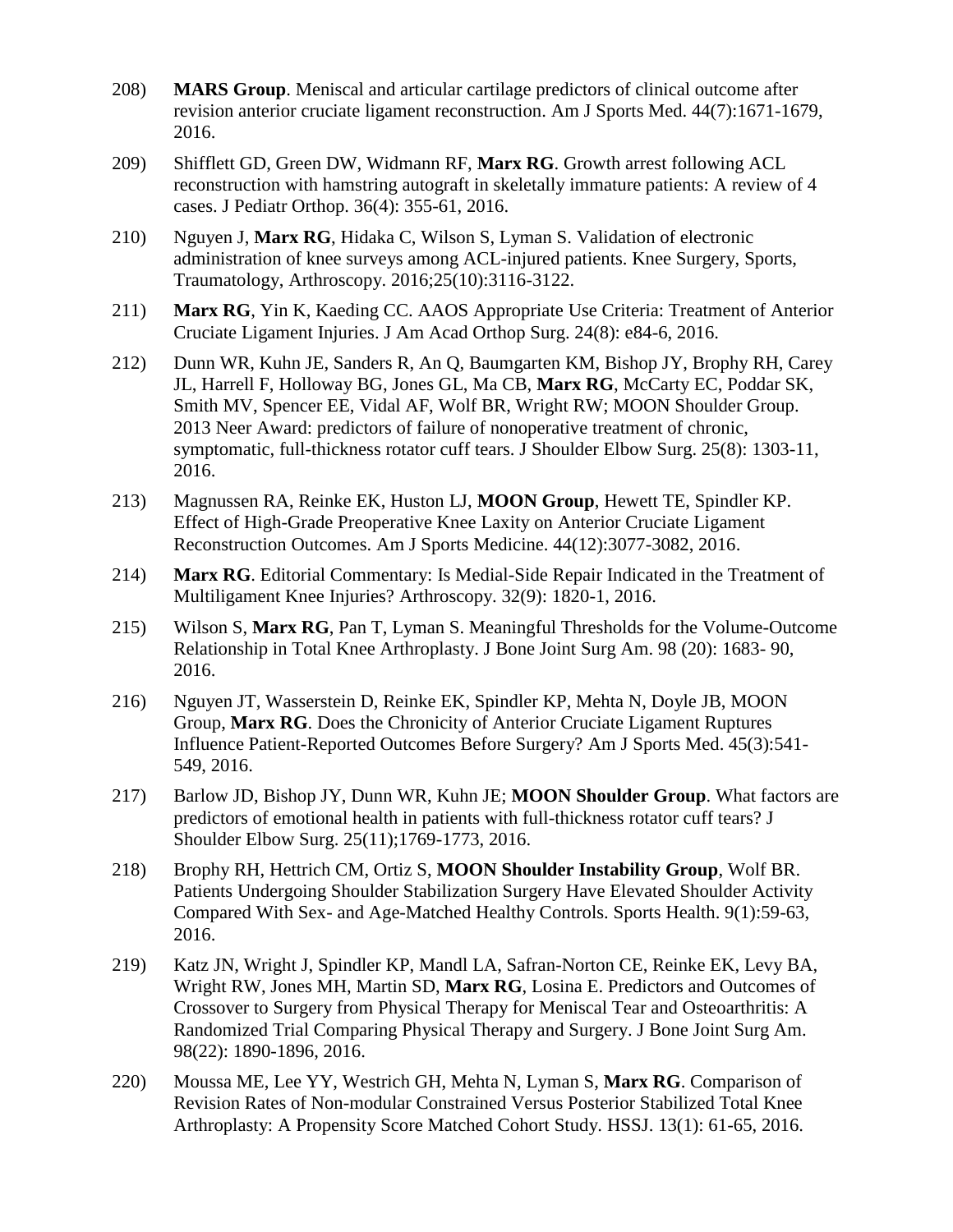- 221) Amano K, Li AK, Pedoia V, Koff MF, Krych AJ, Link TM, Potter H, Rodeo S, Li X, Ma CB, Majumdar S; **Arthritis Foundation-ACL Consortium**. Am J Sports Med. 45(5):1075-1084, 2018.
- 222) Nwachukwu BU, Kahlenberg CA, Lehman JD, Lyman S, **Marx RG.** Characteristics of Orthopedic Publications in High-Impact General Medical Journals. Orthopedics. 40(3):405-412, 2017.
- 223) Ghomrawi HM, Mancuso CA, Dunning A, Gonzalez Della Valle A, Alexiades M, Cornell C, Sculco T, Bostrom M, Mayman D, **Marx RG**, Westrich G, O'Dell M, Mushlin AI. Do Surgeon Expectations Predict Clinically Important Improvements in WOMAC Scores After THA and TKA? Clin Orthop Relat Res. 475(9):2150-2158, 2017.
- 224) Furio N, Yin KL, **Marx RG**. Graft Selection and Preparation in Anterior Cruciate Ligament Reconstruction. The Journal of Orthopedics for Physician Assistants. 5(1):e6, 2017.
- 225) Lynch AD, Chmielewski T, Bailey L, Stuart M, Cooper J, Coady C, Sgroi T, Owens J, Schenck R, Whelan D, Musahl V, Irrgang J, **The STaR Trial Investigators**. Current Concepts and Controversies in Rehabilitation After Surgery for Multiple Ligament Knee Injury. Current Reviews in Musculoskeletal Medicine. 2017;10(3);328-345.
- 226) **MARS Group**, Ding DY, Zhang AL, Allen CR, Anderson AF, Cooper DE, DeBerardino TM, Dunn WR, Haas AK, Huston LJ, Lantz BB. Subsequent Surgery after Revision Anterior Cruciate Ligament Reconstruction: Rates and Risk Factors from a Multicenter Cohort. Am J Sports Med. 45(9):2068-76, 2017.
- 227) Sanders TL, Johnson NR, Pareek A, Krych AJ, **Marx RG**, Stuart MJ, Levy BA. Satisfactory knee function after single-stage posterolateral corner reconstruction in the multi-ligament injured/dislocated knee using the anatomic single-graft technique. Knee Surgery, Sports Traumatology, Arthroscopy. 26(4):1258-1265, 2018.
- 228) **MARS Group**, Allen CR, Anderson AF, Cooper DE, DeBerardino TM, Dunn WR, Haas AK, Huston LJ, Lantz BB, Mann B, Nwosu SK. Surgical Predictors of Clinical Outcomes After Revision Anterior Cruciate Ligament Reconstruction. The American journal of sports medicine. 45(11):2586-94, 2017.
- 229) Amano K, Li AK, Pedoia V, Koff MF, Krych AJ; **Arthritis Foundation-ACL Consortium**. Effects of Surgical Factors on Cartilage Can Be Detected Using Quantitative Magnetic Resonance Imaging After Anterior Cruciate Ligament Reconstruction. Am J Sports Med. 45(5):1075-1084, 2017.
- 230) Kaeding CC, Pedroza AD, Reinke EK, Huston LJ, Hewett TE, Flanigan DC; **MOON Knee Group**. Change in Anterior Cruciate Ligament Graft Choice and Outcomes Over Time. Arthroscopy. 33(11):2007-2014, 2018.
- 231) Ruzbarsky JJ, Konin G, Mehta N, **Marx RG**. MRI Arthroscopy Correlations: Ligaments of the Knee. Sports Med Arthrosc Rev. 25(4):210-8, 2017.
- 232) Ghomrawi HMK, **Marx RG**, Pan TJ, Conti M, Lyman S. The effect of negative randomized trials and surgeon volume on the rates of arthroscopy for patients with knee OA. Contemp Clin Trials Commun. 9:40-44, 2017.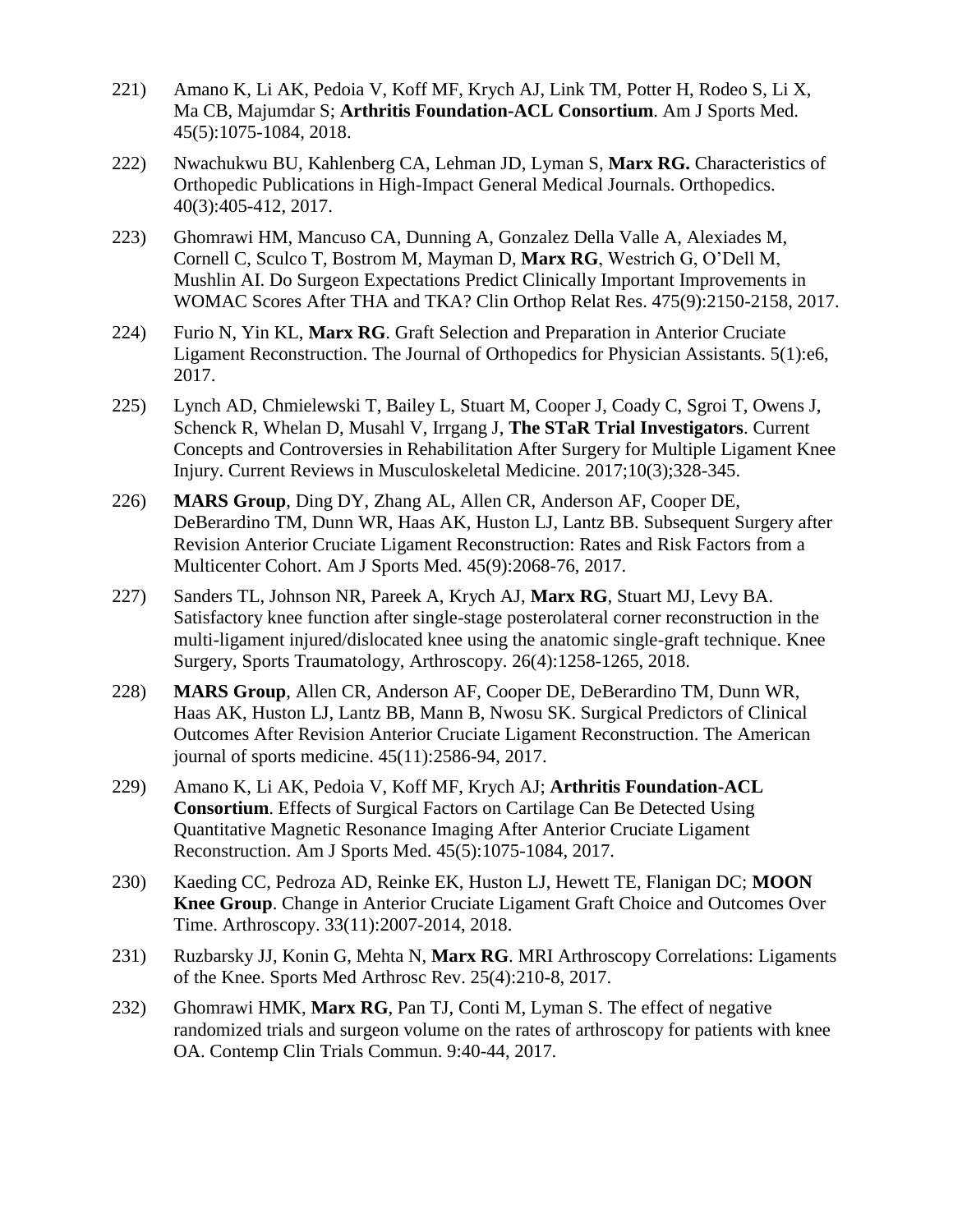- 233) **MARS Group**, Magnussen RA, Borchers JR, Pedroza AD, Huston LJ, Haas AK, Spindler KP, Wright RW, Kaeding CC, Allen CR, Anderson AF. Risk Factors and Predictors of Significant Chondral Surface Change From Primary to Revision Anterior Cruciate Ligament Reconstruction: A MOON and MARS Cohort Study. Am J Sports Med. 46(3):557-564, 2018.
- 234) Spitzer E, Ruzbarsky JJ, Doyle JB, Yin KL, **Marx RG**. A New Preoperative Planning Technique Can Reduce Radiation Exposure During the Performance of Medial Opening-Wedge High Tibial Osteotomy. HSS J. 2017 Dec 26;14(3):251-257.
- 235) Kay J, Memon M, **Marx RG,** Peterson D, Simunovic N, Ayeni OR. Over 90% of children and adolescents return to sport after anterior cruciate ligament reconstruction: a systematic review and meta-analysis. Knee Surg Sports Traumatol Arthrosc. 26(4):1019- 1036, 2018.
- 236) Mehta N, Chamberlin P, **Marx RG**, Hidaka C, Ge Y, Nawabi DH, Lyman S. Defining the Learning Curve for Hip Arthroscopy: A Threshold Analysis of the Volume-Outcomes Relationship. Am J Sports Med. 46(6):1284-1293, 2018.
- 237) Marom N, **Marx RG**. Editorial Commentary: Revision Multiligament Knee Reconstruction Can Restore Stability in a High Percentage of the Cases When Well Executed. Arthroscopy. 2018 Mar; 34(3):745-6.
- 238) Kraeutler MJ, McCarty EC, Belk JW, Wolf BR, Hettrich CM, Ortiz SF, **MOON Shoulder Instability Group**, Bravman JT, Baumgarten KM, Bishop JY, Bollier MJ. Descriptive Epidemiology of the MOON Shoulder Instability Cohort. The American Journal of Sports Medicine. 46(5):1064-1069, 2018.
- 239) Fabricant PD, Suryavanshi JR, Calcei JG, **Marx RG**, Widmann RF, Green DW. The Hospital for Special Surgery Pediatric Functional Activity Brief Scale (HSS Pedi-FABS): Normative Data. The American Journal of Sports Medicine. 46(5):1228-1234, 2018.
- 240) **MOON Knee Group**, Wright RW et al. Ten-Year Outcomes and Risk Factors After Anterior Cruciate Ligament Reconstruction: A MOON Longitudinal Prospective Cohort Study. Am J Sports Med. 46(4):815-825, 2018.
- 241) Boddapati V, Sachdev R, Fu MC, Camp CL, **Marx RG**, Dines JS. Increasing Industry Support Is Associated with Higher Research Productivity in Orthopaedic Surgery. J Bone Joint Surg Am. 100(6);e36, 2018.
- 242) Marom N, Ruzbarsky JJ, Roselaar N, **Marx RG**. Knee MLI Injuries: Common Problems and Solutions. Clinics in Sports Medicine. 2018 Apr 1;37(2):281-91.
- 243) Levy BA, Sihvonen R, **Marx RG.** Clinical Faceoff: The Role of Arthroscopic Partial Meniscectomy in the Treatment of Meniscal Tears. Clinical Orthopaedics and Related Research. 476(7):1393-1395, 2018.
- 244) Trehan SK, Nguyen JT, **Marx RG**, Cross MB, Ting PJ, Daluiski A, Lyman S. Online Patient Ratings Are Not Correlated with Total Knee Replacement Surgeon–Specific Outcomes. HSS J. 14 (2):177-180, 2018.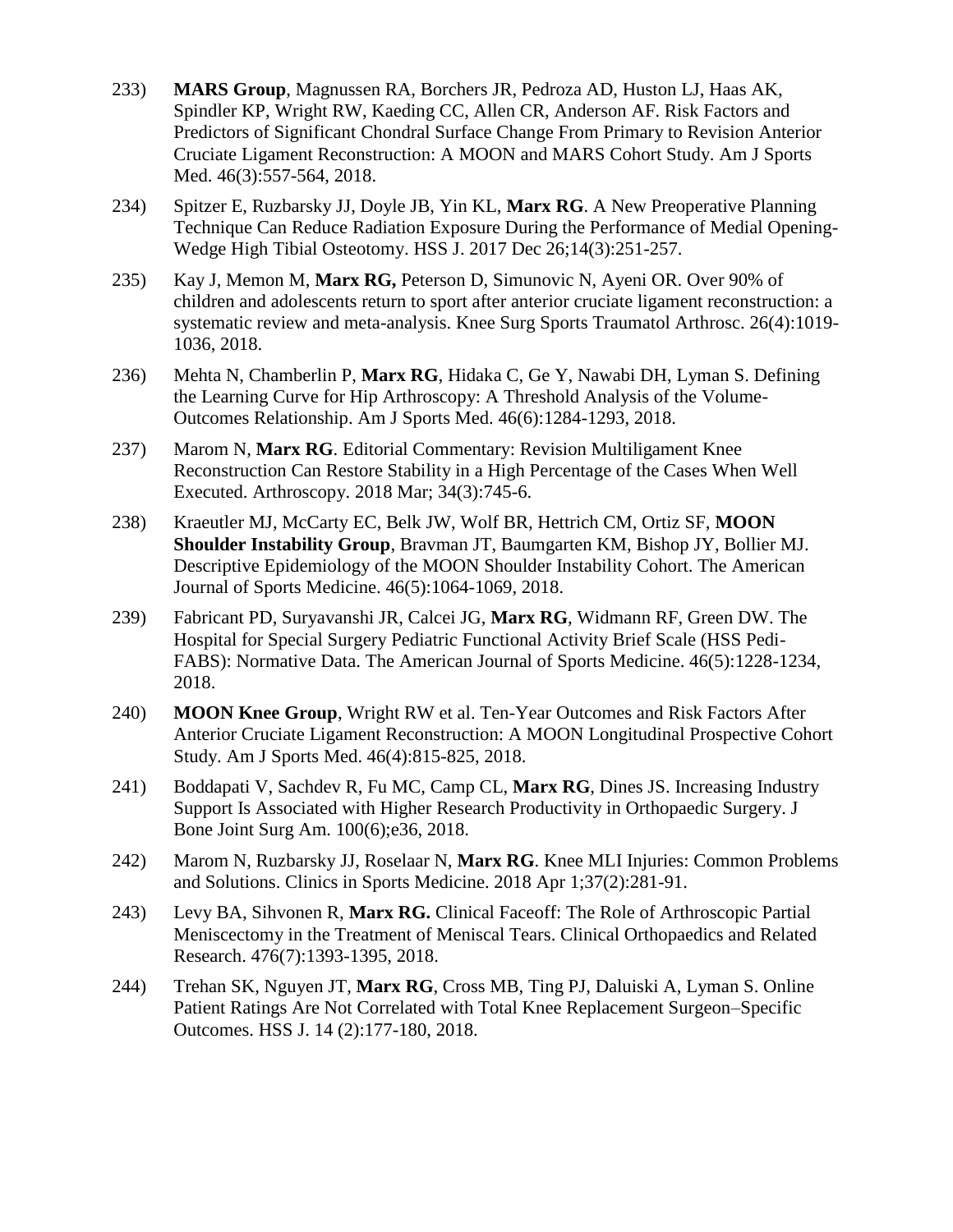- 245) Duchman KR, Hettrich CM, Glass NA, Westermann RW; MOON Shoulder Group, Wolf BR, Baumgarten K, Bishop J, Bravman J, Brophy R, Carpenter J, Jones G, Kuhn J, Benjamin Ma C, **Marx RG**, McCarty E, Miller B, Smith M, Eric M, Miller B, Smith M, Wright R, Zhang A. The Incidence of Glenohumeral Bone and Cartilage Lesions at the Time of Anterior Shoulder Stabilization Surgery: A Comparison of Patients Undergoing Primary and Revision Surgery. Am J Sports Med. 46(10): 2449-2456, 2018.
- 246) Kotsov JCB, **Marx RG**, Bachner E, McLawhorn AS, Lyman S. Risk-Based Hospital and Surgeon-Volume Categories for Total Hip Arthroplasty. The Journal of Bone and Joint Surgery (A). 100(14): 1203-1208, 2018.
- 247) Houck DA, Kraeutler MJ, Vidal AF, McCarty EC, Bravman JT, Wolcott ML; **MOON Knee Group**. Variance in Anterior Cruciate Ligament Reconstruction Graft Selection based on Patient Demographics and Location within the Multicenter Orthopaedic Outcomes Network Cohort. J Knee Surg. 31(5):472-478, 2018.
- 248) Ruzbarsky JJ, Marom N, **Marx RG**. Measuring Quality and Outcomes in Sports Medicine. Clinics in Sports Medicine. 1;37(3):463-82, 2018.
- 249) Khair MM, Ghomrawi H, Wilson S, **Marx RG**. Patient and Surgeon Expectations Prior to Anterior Cruciate Ligament Reconstruction. HSS J. 13;14(3):282-285, 2018.
- 250) Rugg CM, Hettrich CM, Ortiz S, Wolf BR; **MOON Shoulder Instability Group**, Zhang AL. Surgical stabilization for first-time shoulder dislocators: a multicenter analysis. J Shoulder Elbow Surg. 27(4):674-685, 2018.
- 251) Buckwalter JA, Wolf BR, Glass N, Bollier MJ, **MOON Shoulder Group**, Kuhn JE, Hettrich, CM. Early return to baseline range of motion and strength after anterior shoulder instability surgery: a Multicenter Orthopaedic Outcomes Network (MOON) shoulder group cohort study. J Shoulder Elbow Surg. 27(7) 1235-1242, 2018.
- 252) Wolf BR, Uribe B, Hettrich CM, Gao Y, Johnson M and **MOON Shoulder Group**. Shoulder Instability: Interobserver and Intraobserver Agreement in Assessment of Labral Tears. Orthop J Sports Med. 6(9):2325967118793372, 2018.
- 253) **MARS Group**, Wright RW, et al. Physiologic Preoperative Knee Hyperextension Is a Predictor of Failure in an Anterior Cruciate Ligament Revision Cohort: A Report from the MARS Group. Am J Sports Med. 46(12):2836-2841, 2018.
- 254) Jacobs CA, Peabody MR, Lattermann C, Vega JF, Huston LJ, Spindler KP; **MOON Knee Group**. Developed of the KOOSglobal Platform to Measure Patient-Reported Outcomes After Anterior Cruciate Ligament Reconstruction. Am J Sports Med. 46(12):2915-2921, 2018.
- 255) Mangussen RA, Reinke EK, Huston LJ; **MOON Knee Group**. Effect of High-Grade Preoperative Knee Laxity on 6-Year Anterior Cruciate Ligament Reconstruction Outcomes. Am J Sports Med. 46(12):2865-2872, 2018.
- 256) Ling DI, Chiaia TA, deMille P, **Marx RG**. Return to sport testing after anterior cruciate ligament reconstruction has marginal psychological impact: a randomised controlled trial. JISAKOS. 4:4-8, 2019.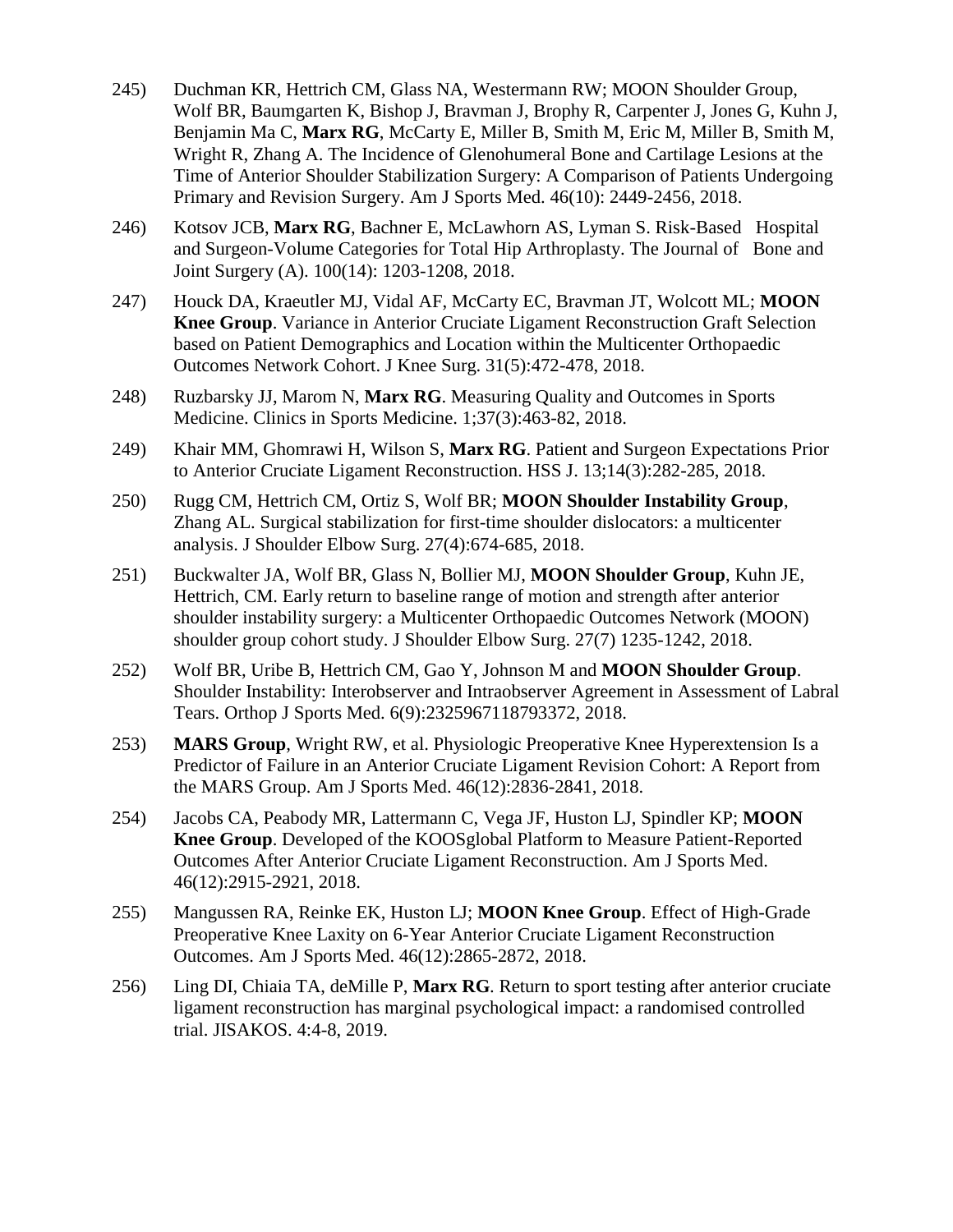- 257) MacFarlane LA, Yang H, Collins JE, Jarraya M, Guermazi A, Mandl LA, Martin SD, Wright J, Losina E, Katz JN; **MeTeOR Investigator Group**. Association of Changes in Effusion-Synovitis With Progression of Cartilage Damage Over Eighteen Months in Patients with Osteoarthritis and Meniscal Tear. Arthritis Rheumatol. 71(1): 73-81, 2019.
- 258) MacFarlane LA, Yang H, Collins JE, Guermazi A, Mandl LA, Levy BA, **Marx RG**, Safran-Norton CE, Losina E, Katz JN, The MeTeOR Investigator Group. Relationship between patient‐reported swelling and MRI‐defined effusion‐synovitis in patients with meniscus tears and knee osteoarthritis. Arthritis Care & Research. 17(1): 73-81, 2019.
- 259) MacFarlane LA, Yang H, Collins JE, Guermazi A, Jones MH, Spindler KP, Winter AR, Losina E, Katz JN; **MeTeOR Investigator Group**. Influence of Baseline Magnetic Resonance Imaging Features on Outcome of Arthroscopic Meniscectomy and Physical Therapy Treatment of Meniscal Tears in Osteoarthritis. Am J Sports Med. 47(3): 612- 619, 2019.
- 260) Marom N, Nakamura N, **Marx RG**, Stuart MJ. Osteotomies in the Multiple Ligament Injured Knee. When Is It Necessary? Clinics in Sports Medicine. 38(2): 297-394, 2019.
- 261) Westermann RW, Spindler KP, Huston LJ; **MOON Knee Group**, Wolf BR. Outcomes of Grade III Medial Collateral Ligament Injuries Treated Concurrently With Anterior Cruciate Ligament Reconstruction: A Multicenter Study. Arthroscopy. 35(5): 1466- 1472, 2019.
- 262) Collins JE, Losina E, **Marx RG**, Guermazi A, Jarraya M, Jones MH, Levy BA, Mandl LA, Martin SD, Wright RW, Spindler KP, Katz JN; MeTeOR Investigator Group. Early Magnetic Resonance Imaging-Based Changes in Patients With Meniscal Tear and Osteoarthritis: Eighteen-Month Data From a Randomized Controlled Trial of Arthroscopic Partial Meniscectomy Versus Physical Therapy. Arthritis Care Res (Hoboken). 72(5): 630-640, 2020.
- 263) Magnuson JA, Wolf BR, Cronin KJ, Jacobs CA, Ortiz SF, Bishop JY, Baumgarten KM; **MOON Shoulder Group**. Sex-related differences in patients undergoing surgery for shoulder instability: a Multicenter Orthopaedic Outcomes Network (MOON) Shoulder Instability cohort study. J Shoulder Elbow Surg. 28(6): 1013-1021, 2019.
- 264) Trinh TQ, Naimark MB, Bedi A, Carpenter JE; **MOON Shoulder Instability Consortium**. Clinical Outcomes After Anterior Shoulder Stabilization in Overhead Athletes: An Analysis of the MOON Shoulder Instability Consortium. Am J Sports Med. 47(6): 1404-1410, 2019.
- 265) **MARS Group**. Rehabilitation Predictors of Clinical Outcome Following Revision ACL Reconstruction in the MARS Cohort. J Bone Joint Surg Am. 101(9): 779-786, 2019.
- 266) Balazs GC, Greditizer HG, Wang D, Marom N, Potter HG, **Marx RG**, Rodeo SA, Williams RJ. Ramp Lesions of the Medial Meniscus in Patients Undergoing Primary and Revision ACL Reconstruction: Prevalence and Risk Factors. Orthopaedic Jorunal of Sports Medicine. 7(5): 2325967119843509, 2019.
- 267) Bishop JY, Hidden KA, Jones GL, Hettrich CM, Wolf BR; **MOON Shoulder Group**. Factors Influencing Surgeon's Choice of Procedure for Anterior Shoulder Instability: A Multicenter Prospective Cohort Study. Arthroscopy. 35(7): 2014-2025, 2019.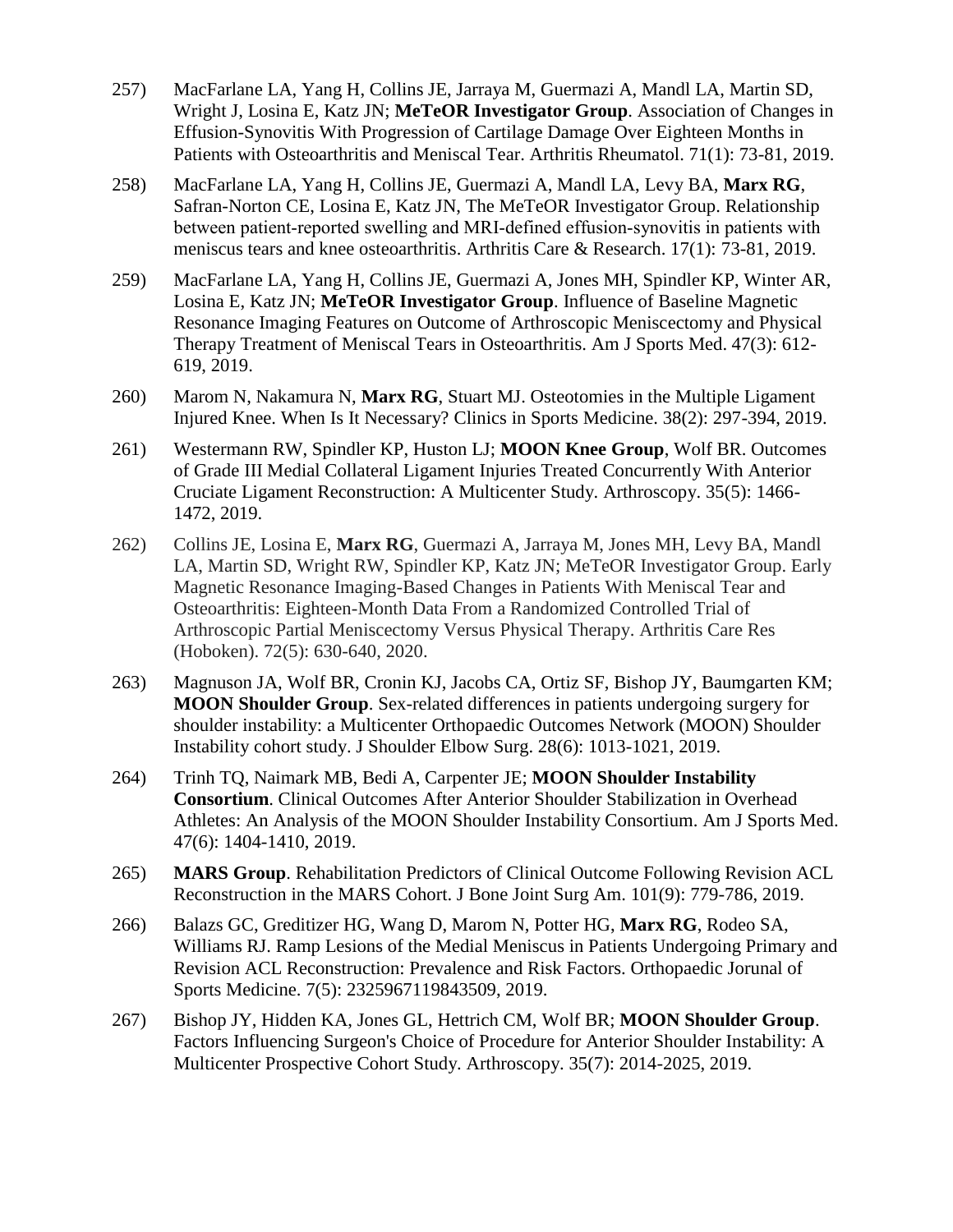- 268) **MARS Group**, Bigouette JP. Relationship Between Sports Participation After Revision Anterior Cruciate Ligament Reconstruction and 2-Year Patient-Reported Outcome Measures. Am J Sports Med. 47(9): 2056-2066, 2019.
- 269) Jones MH, Reinke EK, Zajicheck A, Kelley-Moore JA, Khair MM; **Moon Shoulder Group**. Neighborhood Socioeconomic Status Affects Patient-Reported Outcome 2 Years After ACL Reconstruction. Orthop J Sports Med. 7(6): 2325967119851073, 2019.
- 270) **Marx RG**. Editorial Commentary: Knee Arthroscopy: How Fast Is Too Fast? How Slow Is Too Slow? Arthroscopy: The Journal of Arthroscopic and Related Surgery. 35(7): 2099-2100, 2019.
- 271) Beason AM, Koehler RJ, Sanders RA, Rode BE, Menge TJ, McCullough KA, Glass NA, Hettrich CM; **MOON Shoulder Group.** Surgeon Agreement on the Presence of Pathologic Anterior Instability on Shoulder Imaging Studies. Orthop J Sports Med. 7(8): 2325967119862501. 2019.
- 272) **MARS Group**, Wright RW. Predictors of Patient-Reported Outcomes at 2 Years After Revision Anterior Cruciate Ligament Reconstruction. Am J Sports Med. 47(10):2394- 2401, 2019.
- 273) Westermann RW, **Marx RG**, Spindler KP, Huston LJ, MOON Knee Group. No Difference Between Posterolateral Corner Repair and Reconstruction With Concurrent ACL Surgery: Results From a Prospective Multicenter Cohort. Orthopaedic Journal of Sports Medicine. 7(7): 1-5, 2019.
- 274) Ramkumar PN, Tariq MB; **MOON Knee Group**. Risk Factors for Loss to Follow-up in 3203 Patients at 2 Years After Anterior Cruciate Ligament Reconstruction: Implications for Identifying Health Disparities in the MOON Prospective Cohort Study. Am J Sports Med. 47(13): 3173-3180, 2019.
- 275) **Marx RG**, Wolfe IA. ACL Reconstruction in the Multiple Ligament Injured Knee. J Knee Surg. 33(5): 418-420, 2020.
- 276) **MARS Group**. Predictors of clinical outcome following revision anterior cruciate ligament reconstruction. J Orthop Res. 38(6): 1191-1203, 2020.
- 277) **MeTeOR Investigator Group.** Early Magnetic Resonance Imaging–Based Changes in Patients With Meniscal Tear and Osteoarthritis: Eighteen‐Month Data From a Randomized Controlled Trial of Arthroscopic Partial Meniscectomy Versus Physical Therapy. Arthritis Care & Research. 72(5): 630-640, 2019.
- 278) Ling DI, Cepeda NA, Marom N, Jivanelli B, **Marx RG**. Injury prevention programmes with plyometric and strengthening exercises improve on-field performance: a systematic review. Journal of ISAKOS: Joint Disorders & Orthopaedic Sports Medicine 5: 48-59, 2020.
- 279) Katz JN, Shrestha S, Losina E, Jones MH, **Marx RG**, Mandl LA, Levy BA, MacFarlane LA, Spindler KP, Silva GS; MeTeOR Investigators, Collins JE. Five-year outcome of operative and non-operative managmenet of meniscal tear in persons greater than 45 years old. Arthritis Rehumatol. 72(2): 273-281, 2020.
- 280) Marom N, Ruzbarsky JJ, Boyle C, **Marx RG**. Complications in Posterior Cruciate Ligament Injuries and Related Surgery. Sports Med Arthrosc Rev. 28(1): 30-33, 2020.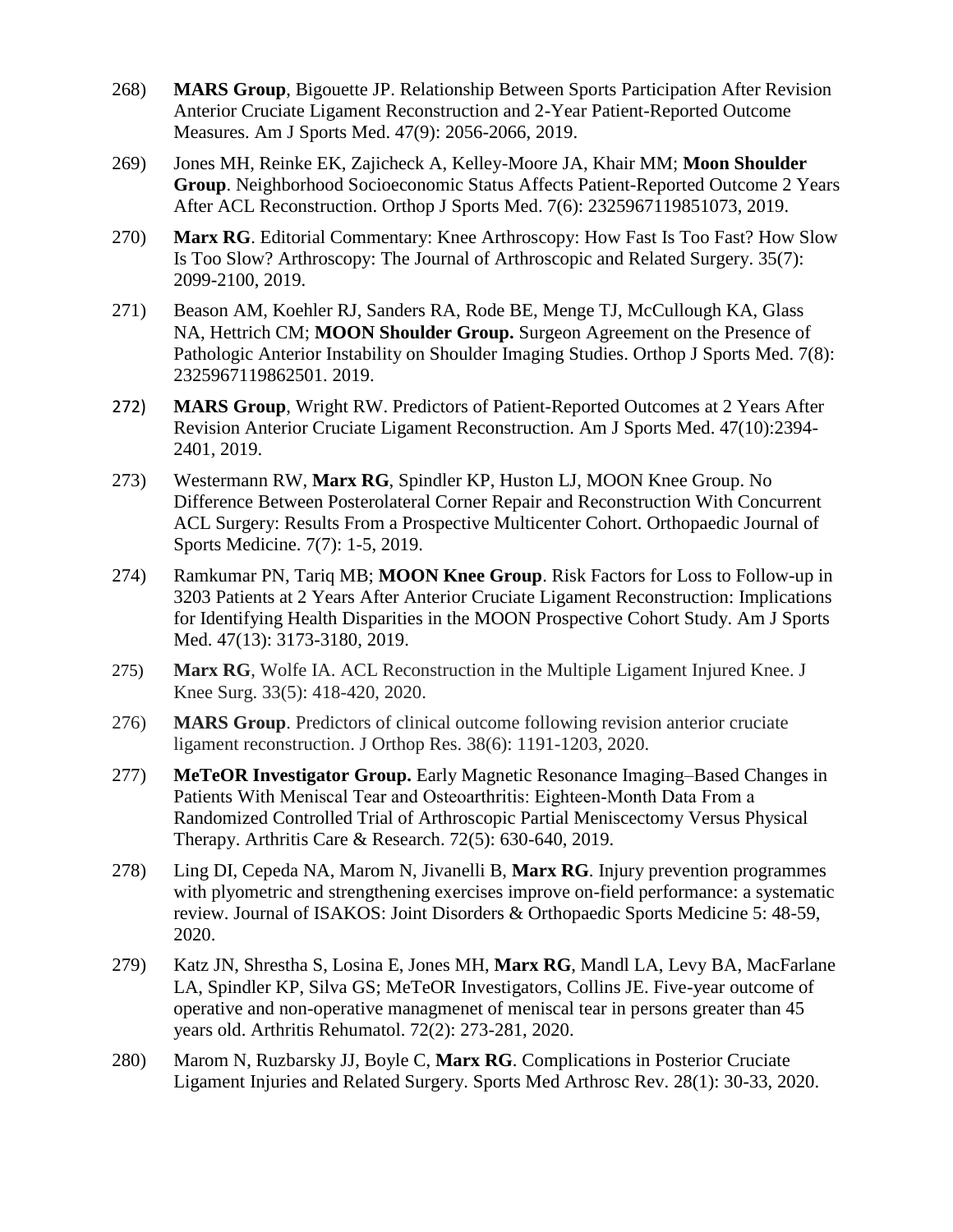- 281) Hohmann E, Angelo R, Arciero R, Bach BR, Cole B, Cote M, Farr J, Feller J, Gelbhart B, Gomoll A, Imhoff A, LaPrade R, Mandelbaum BR, **Marx RG**, Monllau JC, Noyes F, Parker D, Rodeo S, Sgaglione N, Shea K, Shelbourne DK, Yoshiya S, Glatt V, Tetsworth K. Degenerative Meniscus Lesions: An Expert Consensus Statement Using the Modified Delphi Technique. Arthroscopy. 36(2): 501-512, 2020.
- 282) MOON Knee Group, Spindler KP, Huston LJ, Zajichek A, Reinke EK, Amendola A, Andrish JT, Brophy RH, Dunn WR, Flanigan DC, Jones MH, Kaeding CC, **Marx RG**, Matava MJ, McCarty EC, Parker RD, Vidal AF, Wolcott ML, Wolf BR, Wright RW. Anterior Cruciate Ligament Reconstruction in High School and College-Aged Athletes: Does Autograft Choice Influence Anterior Cruciate Ligament Revision Rates? Am J Sports Med. 48(2): 298-309, 2020.
- 283) Frantz TL, Everhart JS, Cvetanovich GL, Neviaser A, Jones GL, Hettrich CM, Wolf BR; MOON Shoulder Group, Baumgarten KM, Bollier MJ, Bravman JT, Kuhn JE, Ma CB, **Marx RG**, McCarty EC, Ortiz SF, Zhang AL, Bishop JY. Are Patients Who Undergo the Latarjet Procedure Ready to Return to Play at 6 Months? A Multicenter Orthopaedic Outcomes Network (MOON) Shoulder Group Cohort Study. Am J Sports Med. 48(4): 923-930, 2020.
- 284) Marom N, Xiang W, Heath M, Boyle C, Fabricant PD, **Marx RG**. Time interval affects physical activity scores: a comparison of the Marx Activity Rating Scale and the Hospital for Special Surgery Pediatric Functional Activity Brief Scale. Knee Surg Sports Traumatol Arthrosc. 28(8): 2619-2625, 2020.
- 285) Cronin KJ, Wolf BR, Magnuson JA, Jacobs CA, Ortiz S; MOON Shoulder Group, Bishop JY, Bollier MJ, Baumgarten KM, Bravman JT, Brophy RH, Cox CL, Feeley BT, Grant JA, Jones GL, Kuhn JE, Benjamin Ma C, **Marx RG**, McCarty EC, Miller BS, Seidl AJ, Smith MV, Wright RW, Zhang AL, Hettrich CM. The Prevalence and Clinical Implications of Comorbid Back Pain in Shoulder Instability: A Multicenter Orthopaedic Outcomes Network (MOON) Shoulder Instability Cohort Study. Orthop J Sports Med. 8(2): 2325967119894738, 2020.
- 286) Lansdown DA, Cvetanovich GL, Zhang AL, Feeley BT, Wolf BR, Hettrich CM; **MOON Shoulder Grou**p. Risk Factors for Intra-articular Bone and Cartilage Lesions in Patients Undergoing Surgical Treatment for Posterior Instability. Am J Sports Med. 48(5): 1207-1212, 2020.
- 287) Magnuson JA, Wolf BR, Cronin KJ, Jacobs CA, Ortiz SF, Kuhn JE; **MOON Shoulder Group**, Hettrich CM. Surgical outcomes in the Frequency, Etiology, Direction, and Severity (FEDS) classification system for shoulder instability. J Shoulder Elbow Surg. 29(4): 783-793, 2020.
- 288) Balazs GC, Greditzer HG 4th, Wang D, Marom N, Potter HG, Rodeo SA, **Marx RG**, Williams RJ 3rd. Non-treatment of stable ramp lesions does not degrade clinical outcomes in the setting of primary ACL reconstruction. Knee Surg Sports Traumatol Arthrosc. 28(11): 3576-3586, 2020.
- 289) Ghomrawi HMK, Mancusco CA, Della Valle AG, Alexiades M, Cornell C, Sculco T, Bostrom M, Mayman D, **Marx RG**, Westrich G, Mushlin AI. Reply to the Letter to the Editor: Can Machine Learning Algorithms Predict Which Patients Will Achieve Minimally Clinically Important Differences From Total Joint Arthroplasty? Clin Orthop Relat Res. 478(6): 1378-1379, 2020.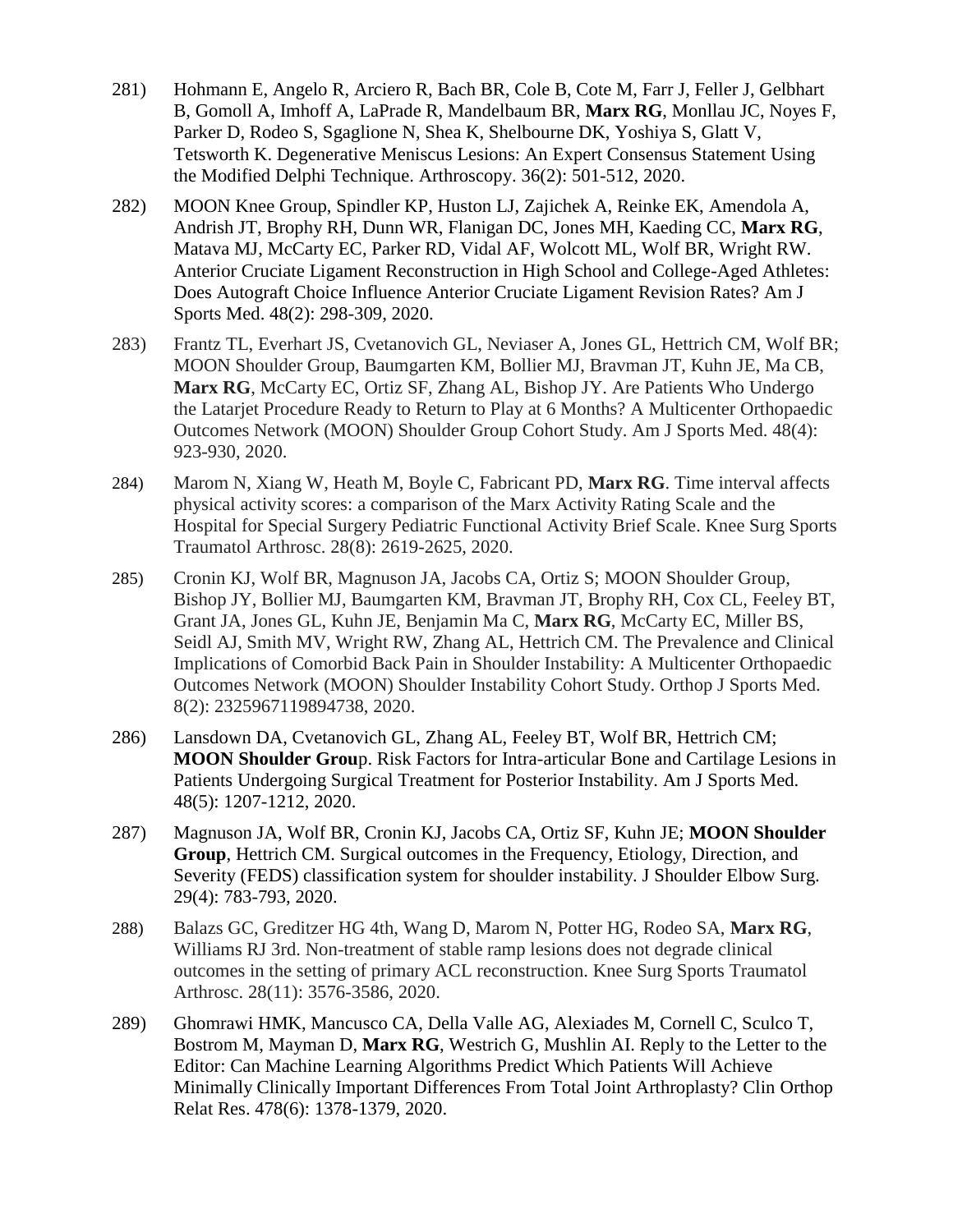- 290) **Marx RG**. Latest Trends in ACL Reconstruction. Sports Med Arthrosc Rev. 28(2): 35, 2020.
- 291) Lin KM, Boyle C, Marom N, **Marx RG**. Graft Selection in Anterior Cruciate Ligament Reconstruction. Sports Med Arthrosc Rev. 28(2): 41-48, 2020.
- 292) **Marx RG**. Editorial Commentary: Spinning "Spin" in Randomized Trials in Orthopedic Surgery. Arthroscopy. 36(5): 1451, 2020.
- 293) James EW, Wolfe I, **Marx RG**. Results of Treatment of the Multiple Ligament Injured (Dislocated) Knee. Sports Med Arthrosc Rev. 28(3): 116-119, 2020.
- 294) Agha O, Rugg CM, Lansdown DA, Ortiz S, Hettrich CM, Wolf BR, **MOON Shoulder Group**, Feeley BT. Surgical Stabilization of Shoulder Instability in Patients With or Without a History of Seizure: A Comparative Analysis. Arthroscopy. 36(10):2664- 2673.e3, 2020.
- 295) Meredith SJ, Rauer T, Chmielewski TL, Fink C, Diermeier T, Rothrauff BB, Svantesson E, Hamrin Senorski E, Hewett TE, Sherman SL, Lesniak BP, **Panther Symposium ACL Injury Return to Sport Consensus Group**. Return to sport after anterior cruciate ligament injury: Panther Symposium ACL Injury Return to Sport Consensus Group. J ISAKOS. 6(3): 138-146, 2021.
- 296) Lansdown DA, Cvetanovich GL, Zhang AL, Feeley BT, Wolf BR, Hettrich CM; MOON Shoulder Group, Baumgarten KM, Bishop JY, Bollier MJ, Bravman JT, Brophy RH, Cox CL, Frank RM, Grant JA, Jones GL, Kuhn JE, **Marx RG**, McCarty EC, Miller BS, Ortiz SF, Smith MV, Wright RW, Ma CB. Risk Factors for Intra-articular Bone and Cartilage Lesions in Patients Undergoing Surgical Treatment for Posterior Instability. Am J Sports Med. 48(5): 1207-1212, 2020.
- 297) Diermeier T, Rothrauff BB, Engebretsen L, Lynch AD, Ayeni OR, Paterno MV, Xerogeanes JW, Fu FH, Karlsson J, Musahl V, Svantesson E, Hamrin Senorski E, Rauer T, Meredith SJ, **Panther Symposium ACL Treatment Consensus Group**. Treatment after anterior cruciate ligament injury: Panther Symposium ACL Treatment Consensus Group. Knee Surg Sports Traumatol Arthrosc. 28(8): 2390-2402, 2020.
- 298) Svantesson E, Hamrin Senorski E, Webster KE, Karlsson J, Diermeier T, Rothrauff BB, Meredith SJ, Rauer T, Irrgang JJ, Spindler KP, Ma CB, Musahl V, **Panther Symposium ACL Injury Clinical Outcomes Consensus Group**. Clinical outcomes after anterior cruciate ligament injury: panther symposium ACL injury clinical outcomes consensus group. Knee Surg Sports Traumatol Arthrosc. 28(8): 2415-2434, 2020.
- 299) Marom N, Greditzer HG 4th, Roux M, Ling D, Boyle C, Pearle AD, **Marx RG**. The Incidence of Kaplan Fiber Injury Associated With Acute Anterior Cruciate Ligament Tear Based on Magnetic Resonance Imaging. Am J Sports Med. 48(13): 3194-3199, 2020.
- 300) Ling DI, Boyle C, Janosky J, Chang B, Roselaar N, Kinderknecht J, **Marx RG**. Feedback cues improve the alignment and technique of children performing ACL injury prevention exercises. J ISAKOS. 6(1): 3-7. 2021.
- 301) Hettrich CM, Zacharias A, Ortiz SF, Westgate P; **MOON Shoulder Group**, Wolf BR, Jacobs C. Are there racial differences between patients undergoing surgery for shoulder instability? Data from the Multicenter Orthopaedic Outcomes Network (MOON) Shoulder Instability Group. J Shoulder Elbow Surg. 30(2): 229-236, 2021.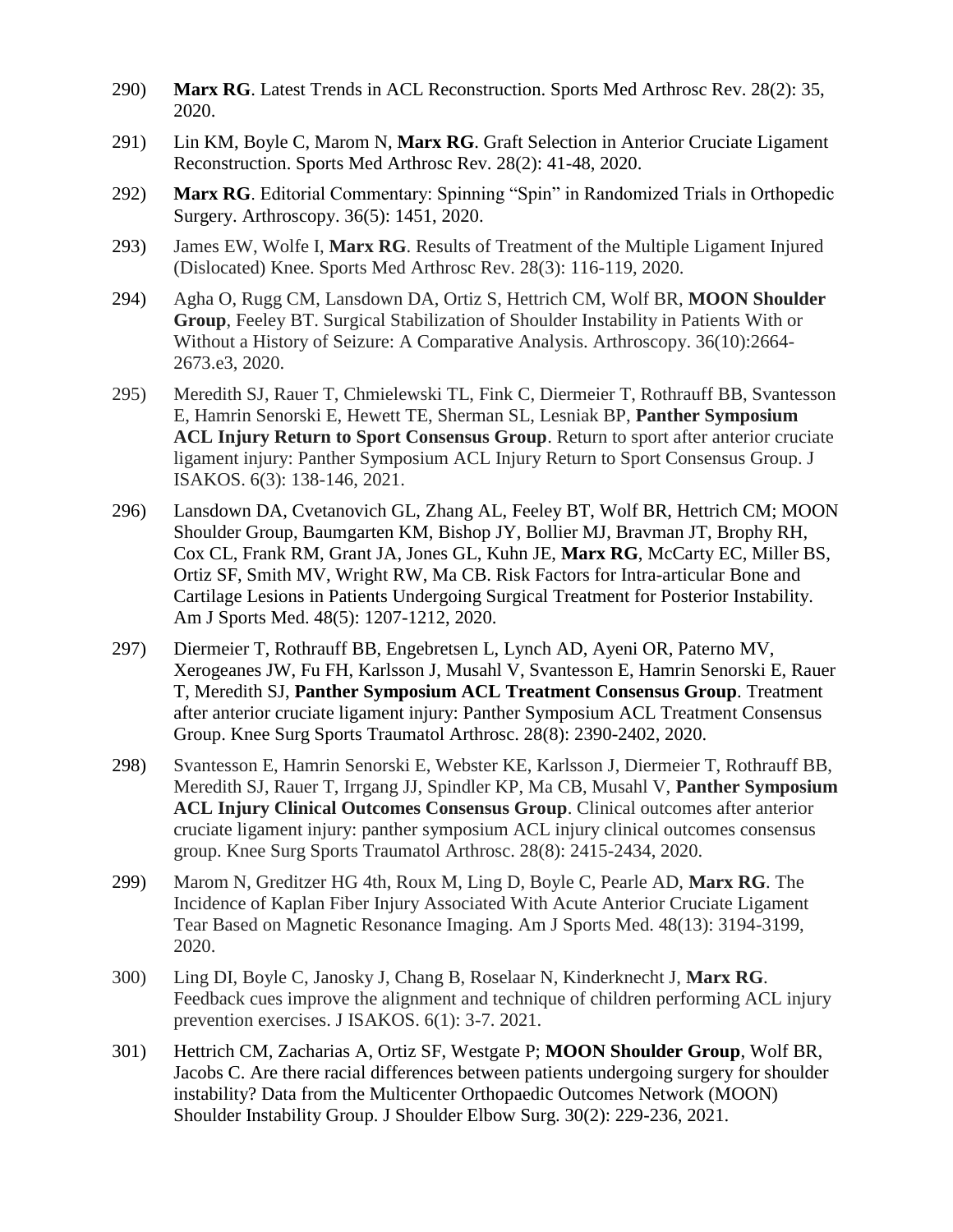- 302) Kunze KN, Fabricant PD, **Marx RG**, Nwachukwu BU. Perspectives on the Impact of the COVID-19 Pandemic on the Sports Medicine Surgeon: Implications for Current and Future Care. Clin Sports Med. 40(1): 213-220, 2021.
- 303) Frantz TL, Everhart JS, Cvetanovich GL, Neviaser A, Jones GL, Hettrich CM, Wolf BR; **MOON Shoulder Group**, Bishop J, Miller B, Brophy RH, Ma CB, Cox CL, Baumgarten KM, Feeley BT, Zhang AL, McCarty EC, Kuhn JE. What Are the Effects of Remplissage on 6-Month Strength and Range of Motion After Arthroscopic Bankart Repair? A Multicenter Cohort Study. Orthop J Sports Med. 27;8(2): 2325967120903283, 2020.
- 304) Houck DA, Dunn RH, Hettrich CM, Wolf BR, Frank RM, McCarty EC, **MOON Shoulder Group**, Bravman JT. Estimation of Location and Extent of Labral Tear Based on Preoperative Range of Motion in Patients Undergoing Arthroscopic Stabilization for Anterior Shoulder Instability. Arthrosc Sports Med Rehabil. 16;2(6): e711-e721, 2020.
- 305) Marom N, Kleeblad LJ, Ling D, Nwachukwu BU, **Marx RG**, Potter HG, Pearle AD. Pre-operative Static Anterior Tibial Translation Assessed on MRI Does Not Influence Return to Sport or Satisfaction After Anterior Cruciate Ligament Reconstruction. HSS J. 16(Suppl 2): 475-481, 2020.
- 306) Cronin KJ, Magnuson JA, Wolf BR, Hawk GS, Thompson KL, Jacobs CA, MOON Shoulder Group, Hettrich CM, Bishop JY, Bollier MJ, Baumgarten KM, Bravman JT, Brophy RH, Cox CL, Feeley BT, Frank RM, Grant JA, Jones GL, Kuhn JE, Ma CB, **Marx RG**, McCarty EC, Miller BS, Neviaser AS, Seidl AJ, Smith MV, Wright RW, Zhang AL. Male Sex, Western Ontario Shoulder Instability Index Score, and Sport as Predictors of Large Labral Tears of the Shoulder: A Multicenter Orthopaedic Outcomes Network (MOON) Shoulder Instability Cohort Study. Arthroscopy. 37(6): 1740-1744, 2021.
- 307) James EW, Taber CE, **Marx RG**. Complications Associated with Posterior Cruciate Ligament Reconstruction and Avoiding Them. J Knee Surg. 34(6):587-591, 2021.
- 308) MacFarlane LA, Yang H, Collins JE, Brophy RH, Cole BJ, Spindler KP, Guermazi A, Jones MH, Mandl LA, Martin S, **Marx RG**, Levy BA, Stuart M, Safran-Norton C, Wright J, Wright RW, Losina E, Katz JN. Association Between Baseline "Meniscal symptoms" and Outcomes of Operative and Non-Operative Treatment of Meniscal Tear in Patients with Osteoarthritis. Arthritis Care Res (Hoboken). 2021 Mar 1: Epub ahead of print.
- 309) Ling DI, Boyle C, Schneider B, Janosky J, Kinderknecht J, **Marx RG**. Coach Education Improves Adherence to Anterior Cruciate Ligament Injury Prevention Programs: A Cluster-Randomized Controlled Trial. Clin J Sport Med. 2021 Apr 29. Epub ahead of print.
- 310) Marom N, Xiang W, Wolfe I, Jivanelli B, Williams RJ 3rd, **Marx RG**. High variability and lack of standardization in the evaluation of return to sport after ACL reconstruction: a systematic review. Knee Surg Sports Traumatol Arthrosc. 2021 May 12. Epub ahead of print.
- 311) Baron JE, Duchman KR, Hettrich CM, Glass NA, Ortiz SF, MOON Shoulder Group, Baumgarten KM, Bishop JY, Bollier MJ, Bravman JT, Brophy RH, Carpenter JE, Cox CL, Feeley BT, Frank RM, Grant JA, Jones GL, Kuhn JE, Lansdown DA, Benjamin Ma C, **Marx RG**, McCarty EC, Miller BS, Neviaser AS, Seidl AJ, Smith MV, Wright RW,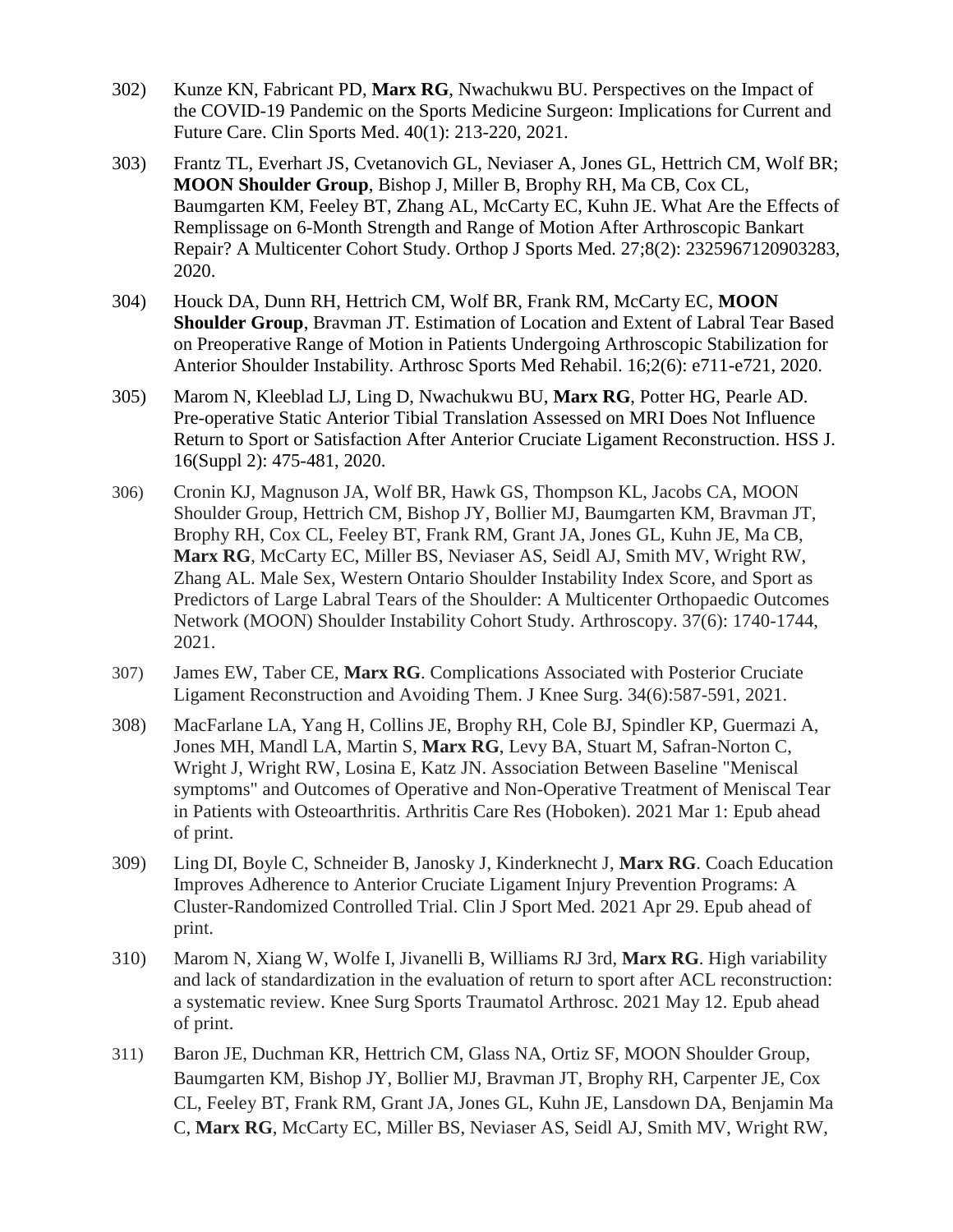Zhang AL, Wolf BR. Beach Chair Versus Lateral Decubitus Position: Differences in Suture Anchor Position and Number During Arthroscopic Anterior Shoulder Stabilization. Am J Sports Med. 49(8):2020-2026, 2021.

- 312) MARS Group, Wright RW, Huston LJ, Haas AK, Pennings JS, Allen CR, Cooper DE, DeBerardino TM, Dunn WR, Lantz BBA, Spindler KP, Stuart MJ, Albright JP, Amendola AN, Andrish JT, Annunziata CC, Arciero RA, Bach BR Jr, Baker CL 3rd, Bartolozzi AR, Baumgarten KM, Bechler JR, Berg JH, Bernas GA, Brockmeier SF, Brophy RH, Bush-Joseph CA, Brad Butler V J, Campbell JD, Carey JL, Carpenter JE, Cole BJ, Cooper JM, Cox CL, Creighton RA, Dahm DL, David TS, Flanigan DC, Frederick RW, Ganley TJ, Garofoli EA, Gatt CJ Jr, Gecha SR, Giffin JR, Hame SL, Hannafin JA, Harner CD, Harris NL Jr, Hechtman KS, Hershman EB, Hoellrich RG, Johnson DC, Johnson TS, Jones MH, Kaeding CC, Kamath GV, Klootwyk TE, Levy BA, Ma CB, Maiers GP 2nd, **Marx RG**, Matava MJ, Mathien GM, McAllister DR, McCarty EC, McCormack RG, Miller BS, Nissen CW, O'Neill DF, Owens BD, Parker RD, Purnell ML, Ramappa AJ, Rauh MA, Rettig AC, Sekiya JK, Shea KG, Sherman OH, Slauterbeck JR, Smith MV, Spang JT, Svoboda LSJ, Taft TN, Tenuta JJ, Tingstad EM, Vidal AF, Viskontas DG, White RA, Williams JS Jr, Wolcott ML, Wolf BR, York JJ. Association Between Graft Choice and 6-Year Outcomes of Revision Anterior Cruciate Ligament Reconstruction in the MARS Cohort. Am J Sports Med. 49(10): 2589-2598, 2021.
- 313) Brophy RH, Huston LJ, Briskin I, MOON Knee Group, Amendola A, Cox CL, Dunn WR, Flanigan DC, Jones MH, Kaeding CC, **Marx RG**, Matava MJ, McCarty EC, Parker RD, Vidal AF, Wolcott ML, Wolf BR, Wright RW, Spindler KP. Articular Cartilage and Meniscus Predictors of Patient-Reported Outcomes 10 Years After Anterior Cruciate Ligament Reconstruction: A Multicenter Cohort Study. Am J Sports Med. 49(11): 2878- 2888, 2021.
- 314) Cheng SI, Norman RM, DeMeo D, Zhong H, Turteltaub LH, McCarthy MM, **Marx RG**, Strickland SM, Kelly AM. The Feasibility of Blinding Intraoperative Electro-Auricular Acupuncture Under Neuraxial Anesthesia. Med Acupunct. 33(4): 286-294, 2021.
- 315) Salem HS, Huston LJ, Zajichek A, McCarty EC, Vidal AF, Bravman JT, Spindler KP, Frank RM; MOON Knee Group, Amendola A, Andrish JT, Brophy RH, Jones MH, Kaeding CC, **Marx RG**, Matava MJ, Parker RD, Wolcott ML, Wolf BR, Wright RW. Anterior Cruciate Ligament Reconstruction With Concomitant Meniscal Repair: Is Graft Choice Predictive of Meniscal Repair Success? Orthop J Sports Med. 9(9): 23259671211033584, 2021.
- 316) Katz JN, Collins JE, Jones M, Spindler KP, **Marx RG**, Mandl LA, Levy BA, Wright R, Jarraya M, Guermazi A, MacFarlane LA, Losina E, Chang Y. Association between structural change over 18 months and subsequent symptom change in middle-aged persons treated for meniscal tear. Arthritis Care Res (Hoboken). 2021 Oct 4. Epub ahead of print.